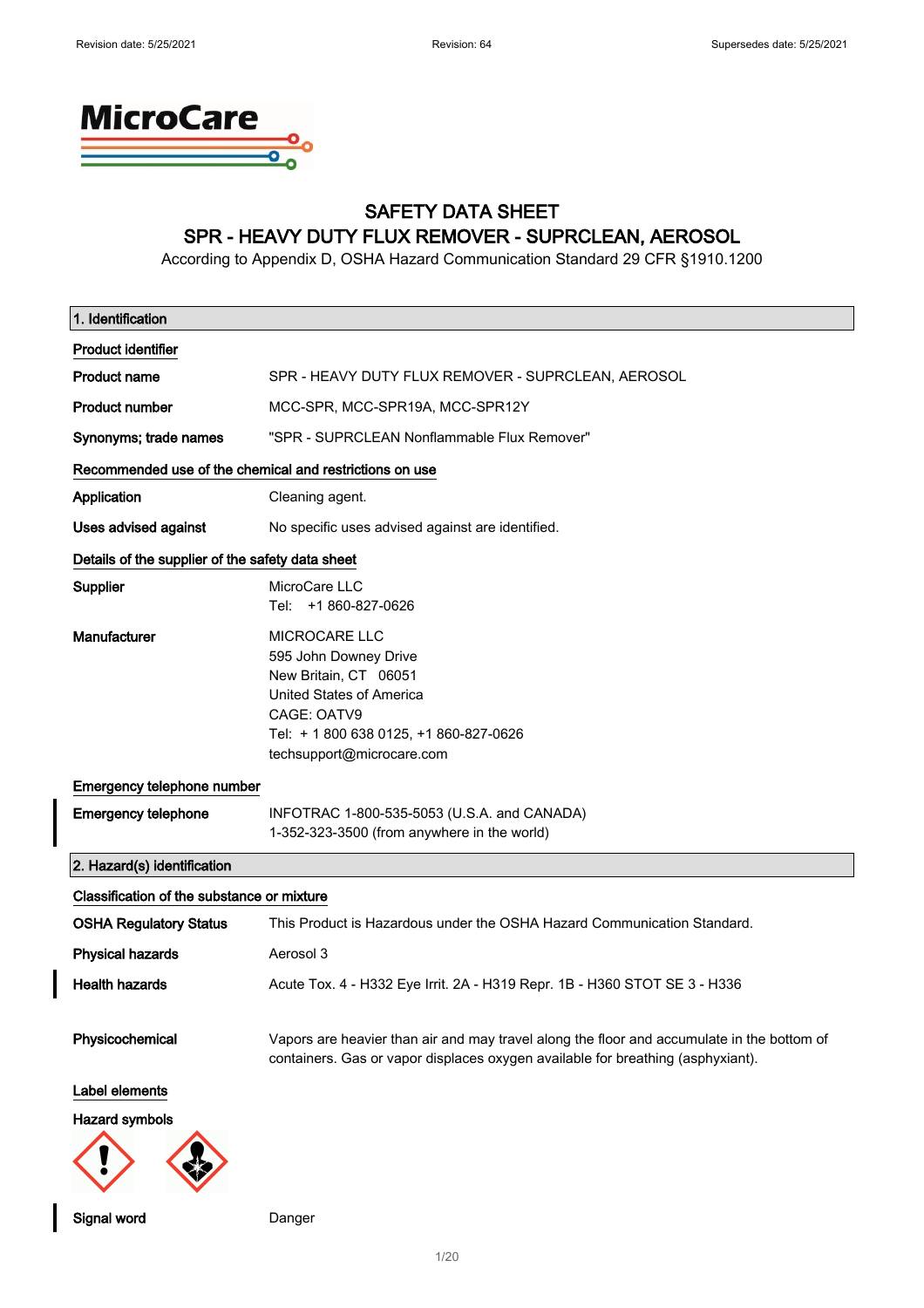| <b>Hazard statements</b>          | H332 Harmful if inhaled.<br>H319 Causes serious eye irritation.<br>H360 May damage fertility or the unborn child.                                                                                                                                                                                                                                                                                                                                                                                                                                                               |
|-----------------------------------|---------------------------------------------------------------------------------------------------------------------------------------------------------------------------------------------------------------------------------------------------------------------------------------------------------------------------------------------------------------------------------------------------------------------------------------------------------------------------------------------------------------------------------------------------------------------------------|
| <b>Precautionary statements</b>   | P210 Keep away from heat, sparks, open flames and hot surfaces. No smoking.<br>P211 Do not spray on an open flame or other ignition source.<br>P251 Pressurized container: Do not pierce or burn, even after use<br>P261 Avoid breathing vapor/ spray.<br>P280 Wear protective gloves/ protective clothing/ eye protection/ face protection.<br>P314 Get medical advice/ attention if you feel unwell.<br>P410+P412 Protect from sunlight. Do not expose to temperatures exceeding 50°C /122°F.<br>P501 Dispose of contents/ container in accordance with national regulations. |
| Supplemental label<br>information | EUH210 Safety data sheet available on request. RCH001a For use in industrial installations<br>only.                                                                                                                                                                                                                                                                                                                                                                                                                                                                             |
| Contains                          | trans-1,2-DICHLOROETHYLENE, METHANOL                                                                                                                                                                                                                                                                                                                                                                                                                                                                                                                                            |

#### Other hazards

Harmful if inhaled

## 3. Composition/information on ingredients

## Mixtures

# trans-1,2-DICHLOROETHYLENE 30-60% CAS number: 156-60-5 Classification Flam. Liq. 2 - H225 Acute Tox. 4 - H332 Eye Irrit. 2A - H319 STOT SE 3 - H336 Not relevant. HFC-134a Tetrafluoroethane 10-30% CAS number: 811-97-2 Classification Press. Gas, Liquefied - H280 Simple Asphyxiant - USH03 1,1,1,2,2,3,4,5,5,5-decafluoropentane 10-30% CAS number: 138495-42-8 Classification Not relevant.

ETHANOL 1-5%

CAS number: 64-17-5

## Classification

Flam. Liq. 2 - H225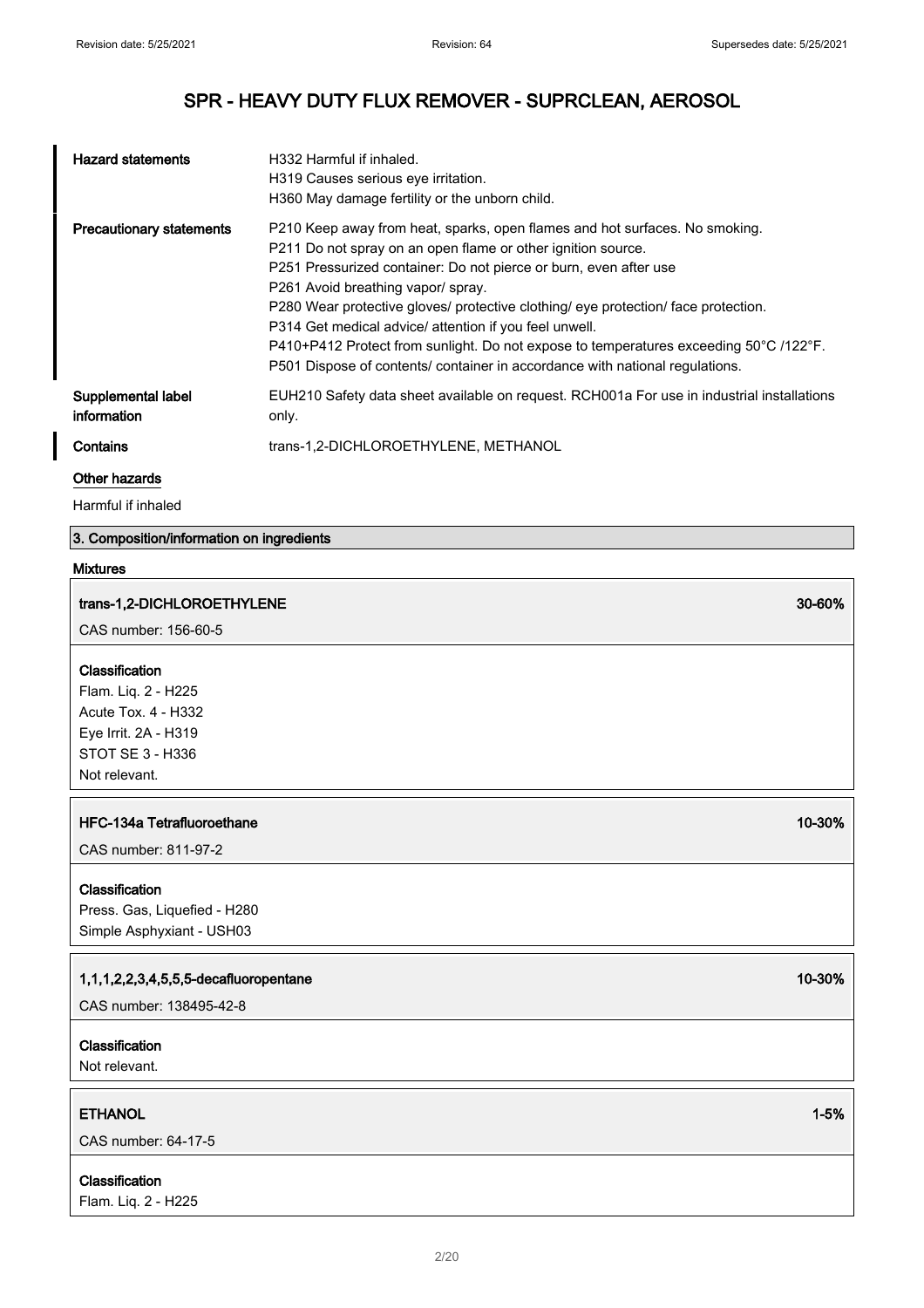| <b>METHANOL</b>               | 1%                                                                                                                      |
|-------------------------------|-------------------------------------------------------------------------------------------------------------------------|
| CAS number: 67-56-1           |                                                                                                                         |
|                               |                                                                                                                         |
| Classification                |                                                                                                                         |
| Flam. Liq. 2 - H225           |                                                                                                                         |
| Acute Tox. 3 - H301           |                                                                                                                         |
| <b>Acute Tox. 3 - H311</b>    |                                                                                                                         |
| Acute Tox. 3 - H331           |                                                                                                                         |
| STOT SE 1 - H370              |                                                                                                                         |
| <b>ISOBUTYL METHYL KETONE</b> | 1%                                                                                                                      |
| CAS number: 108-10-1          |                                                                                                                         |
| Classification                |                                                                                                                         |
| Flam. Liq. 2 - H225           |                                                                                                                         |
| <b>Acute Tox. 4 - H332</b>    |                                                                                                                         |
| Eye Irrit. 2A - H319          |                                                                                                                         |
| Carc. 2 - H351                |                                                                                                                         |
| <b>STOT SE 3 - H335</b>       |                                                                                                                         |
| <b>ETHYL ACETATE</b>          | 1%                                                                                                                      |
| CAS number: 141-78-6          |                                                                                                                         |
| Classification                |                                                                                                                         |
| Flam. Liq. 2 - H225           |                                                                                                                         |
| Eye Irrit. 2A - H319          |                                                                                                                         |
| STOT SE 3 - H336              |                                                                                                                         |
|                               | The full text for all hazard statements is displayed in Section 16.                                                     |
| <b>Composition comments</b>   | TSCA: The ingredients of this product are on the TSCA Inventory. The exact percentage                                   |
|                               | (concentration) of composition has been withheld as a trade secret in accordance with<br>paragraph (i) of CFR 1900.1200 |
| Ingredient notes              | Denaturants in Ethanol include Methanol, CAS# 67-56-1; MIBK, CAS# 108-10-1 and Ethyl<br>acetate, CAS# 141-78-6          |

Composition

4. First-aid measures

## Description of first aid measures

| <b>General information</b> | If in doubt, get medical attention promptly. Show this Safety Data Sheet to the medical<br>personnel.                                                                                                                                                                                                                                                                                                                                |
|----------------------------|--------------------------------------------------------------------------------------------------------------------------------------------------------------------------------------------------------------------------------------------------------------------------------------------------------------------------------------------------------------------------------------------------------------------------------------|
| Inhalation                 | Move affected person to fresh air and keep warm and at rest in a position comfortable for<br>breathing. Maintain an open airway. Loosen tight clothing such as collar, tie or belt. When<br>breathing is difficult, properly trained personnel may assist affected person by administering<br>oxygen. Get medical attention. Place unconscious person on their side in the recovery<br>position and ensure breathing can take place. |
| Ingestion                  | Rinse mouth thoroughly with water. Get medical advice/attention if you feel unwell. Do not<br>induce vomiting unless under the direction of medical personnel.                                                                                                                                                                                                                                                                       |
| <b>Skin Contact</b>        | Rinse with water.                                                                                                                                                                                                                                                                                                                                                                                                                    |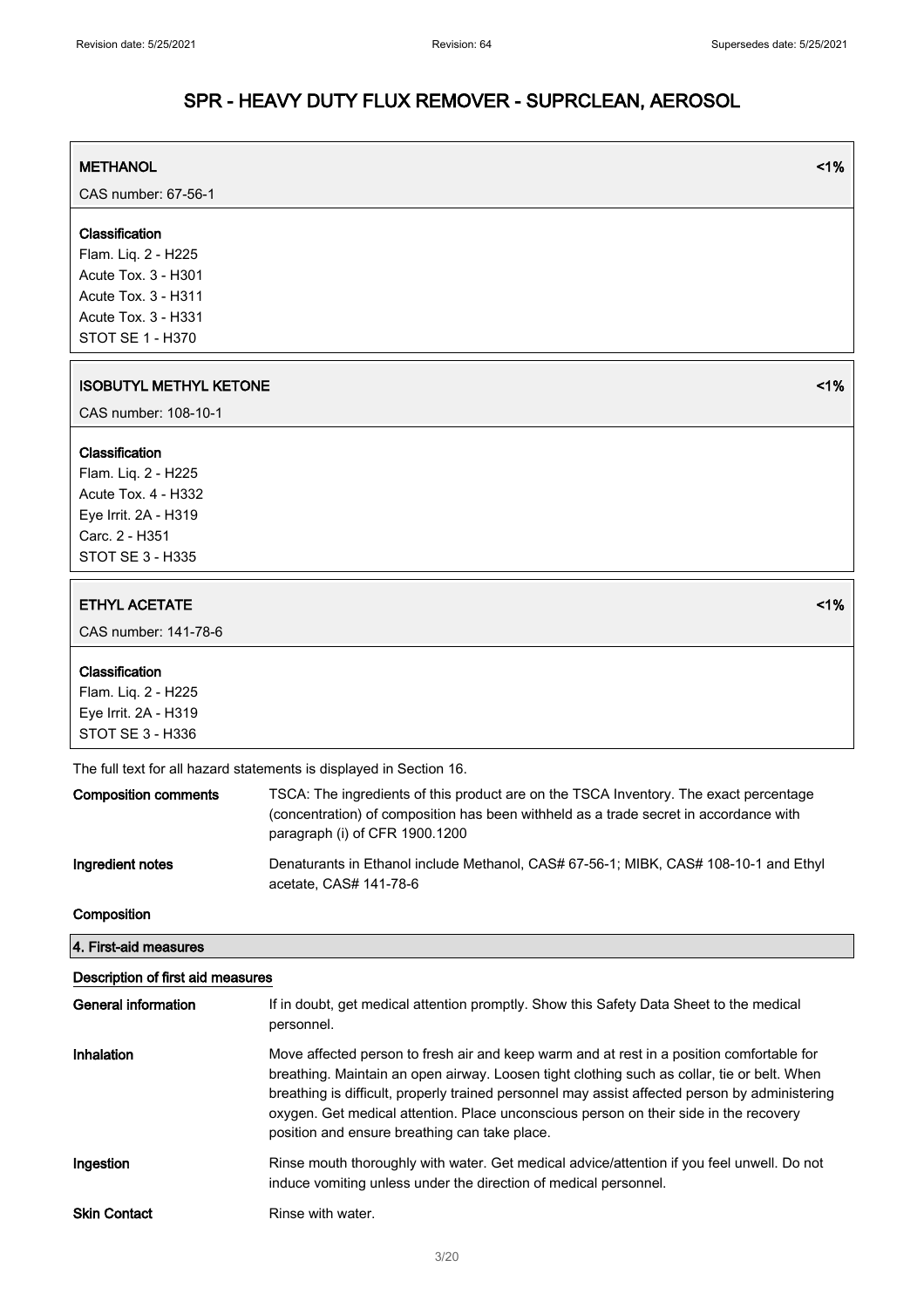| Eye contact                                           | Remove any contact lenses and open eyelids wide apart. Rinse with water. Get medical<br>attention if any discomfort continues.                                                                                                                                                                                                                                                                                                                                                                                                                                                                                                                                                                            |  |
|-------------------------------------------------------|-----------------------------------------------------------------------------------------------------------------------------------------------------------------------------------------------------------------------------------------------------------------------------------------------------------------------------------------------------------------------------------------------------------------------------------------------------------------------------------------------------------------------------------------------------------------------------------------------------------------------------------------------------------------------------------------------------------|--|
| <b>Protection of first aiders</b>                     | First aid personnel should wear appropriate protective equipment during any rescue.                                                                                                                                                                                                                                                                                                                                                                                                                                                                                                                                                                                                                       |  |
|                                                       | Most important symptoms and effects, both acute and delayed                                                                                                                                                                                                                                                                                                                                                                                                                                                                                                                                                                                                                                               |  |
| <b>General information</b>                            | The severity of the symptoms described will vary dependent on the concentration and the<br>length of exposure.                                                                                                                                                                                                                                                                                                                                                                                                                                                                                                                                                                                            |  |
| Inhalation                                            | A single exposure may cause the following adverse effects: Headache. Exhaustion and<br>weakness.                                                                                                                                                                                                                                                                                                                                                                                                                                                                                                                                                                                                          |  |
| Ingestion                                             | No specific symptoms known.                                                                                                                                                                                                                                                                                                                                                                                                                                                                                                                                                                                                                                                                               |  |
| Skin contact                                          | No specific symptoms known.                                                                                                                                                                                                                                                                                                                                                                                                                                                                                                                                                                                                                                                                               |  |
| Eye contact                                           | No specific symptoms known. May be slightly irritating to eyes.                                                                                                                                                                                                                                                                                                                                                                                                                                                                                                                                                                                                                                           |  |
|                                                       | Indication of immediate medical attention and special treatment needed                                                                                                                                                                                                                                                                                                                                                                                                                                                                                                                                                                                                                                    |  |
| Notes for the doctor                                  | Treat symptomatically.                                                                                                                                                                                                                                                                                                                                                                                                                                                                                                                                                                                                                                                                                    |  |
| 5. Fire-fighting measures                             |                                                                                                                                                                                                                                                                                                                                                                                                                                                                                                                                                                                                                                                                                                           |  |
| <b>Extinguishing media</b>                            |                                                                                                                                                                                                                                                                                                                                                                                                                                                                                                                                                                                                                                                                                                           |  |
| Suitable extinguishing media                          | The product is not flammable. Extinguish with alcohol-resistant foam, carbon dioxide, dry<br>powder or water fog. Use fire-extinguishing media suitable for the surrounding fire.                                                                                                                                                                                                                                                                                                                                                                                                                                                                                                                         |  |
| Unsuitable extinguishing<br>media                     | Do not use water jet as an extinguisher, as this will spread the fire.                                                                                                                                                                                                                                                                                                                                                                                                                                                                                                                                                                                                                                    |  |
| Special hazards arising from the substance or mixture |                                                                                                                                                                                                                                                                                                                                                                                                                                                                                                                                                                                                                                                                                                           |  |
| Specific hazards                                      | Containers can burst violently or explode when heated, due to excessive pressure build-up.<br>This product is toxic.                                                                                                                                                                                                                                                                                                                                                                                                                                                                                                                                                                                      |  |
| <b>Hazardous combustion</b><br>products               | Thermal decomposition or combustion products may include the following substances: Toxic<br>gases or vapors.                                                                                                                                                                                                                                                                                                                                                                                                                                                                                                                                                                                              |  |
| <b>Advice for firefighters</b>                        |                                                                                                                                                                                                                                                                                                                                                                                                                                                                                                                                                                                                                                                                                                           |  |
| Protective actions during<br>firefighting             | Avoid breathing fire gases or vapors. Evacuate area. Keep upwind to avoid inhalation of<br>gases, vapors, fumes and smoke. Ventilate closed spaces before entering them. Cool<br>containers exposed to heat with water spray and remove them from the fire area if it can be<br>done without risk. Cool containers exposed to flames with water until well after the fire is out.<br>If a leak or spill has not ignited, use water spray to disperse vapors and protect men stopping<br>the leak. Avoid discharge to the aquatic environment. Control run-off water by containing and<br>keeping it out of sewers and watercourses. If risk of water pollution occurs, notify appropriate<br>authorities. |  |
| Special protective equipment<br>for firefighters      | Wear positive-pressure self-contained breathing apparatus (SCBA) and appropriate protective<br>clothing. Standard Firefighter's clothing including helmets, protective boots and gloves will<br>provide a basic level of protection for chemical incidents.                                                                                                                                                                                                                                                                                                                                                                                                                                               |  |
| 6. Accidental release measures                        |                                                                                                                                                                                                                                                                                                                                                                                                                                                                                                                                                                                                                                                                                                           |  |
|                                                       | Personal precautions, protective equipment and emergency procedures                                                                                                                                                                                                                                                                                                                                                                                                                                                                                                                                                                                                                                       |  |
| <b>Personal precautions</b>                           | Wear protective clothing as described in Section 8 of this safety data sheet. No action shall be<br>taken without appropriate training or involving any personal risk. Do not touch or walk into<br>spilled material. Avoid inhalation of vapors and spray/mists. Use suitable respiratory<br>protection if ventilation is inadequate.                                                                                                                                                                                                                                                                                                                                                                    |  |
| <b>Environmental precautions</b>                      |                                                                                                                                                                                                                                                                                                                                                                                                                                                                                                                                                                                                                                                                                                           |  |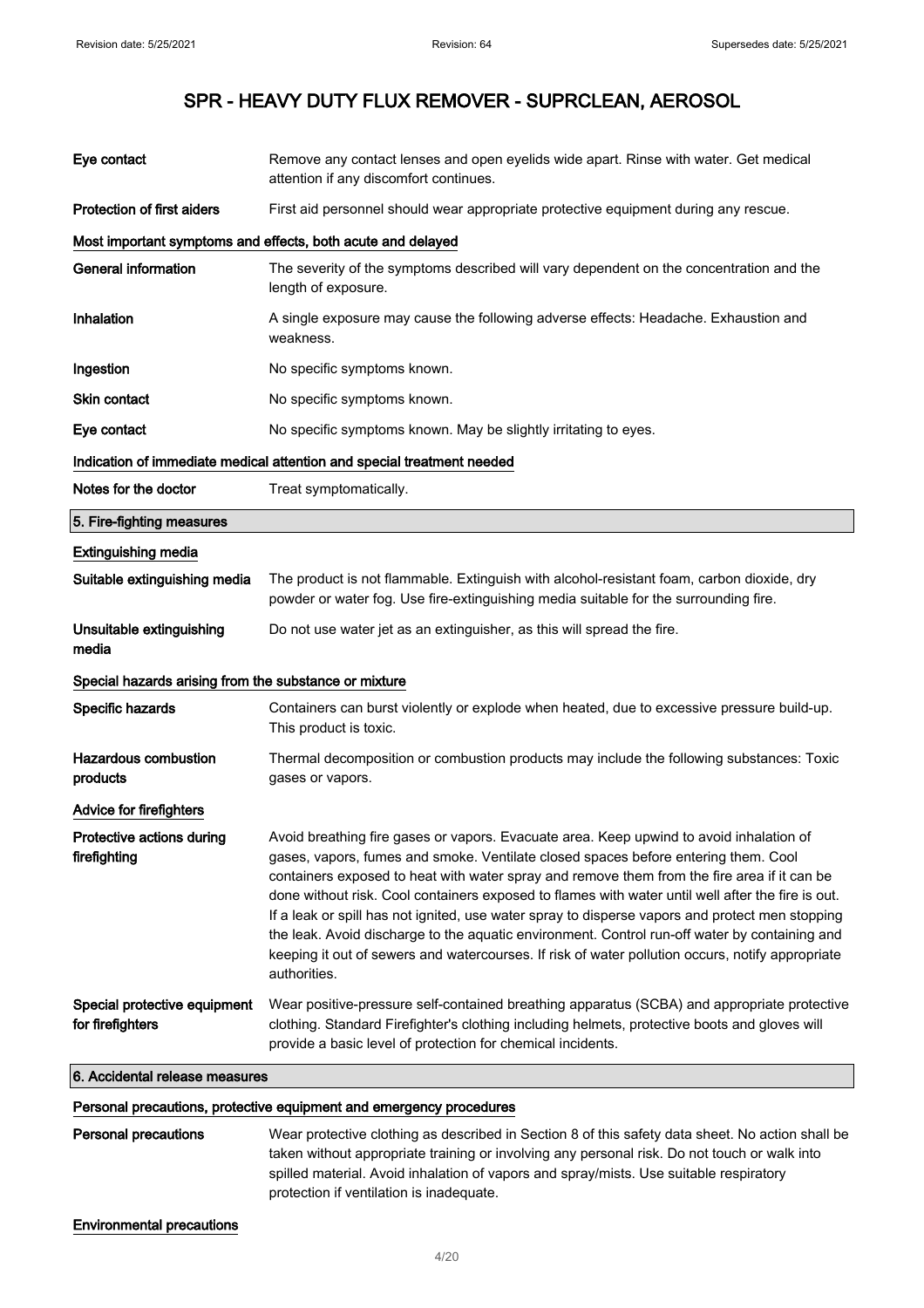$\overline{\phantom{a}}$ 

## SPR - HEAVY DUTY FLUX REMOVER - SUPRCLEAN, AEROSOL

Environmental precautions Avoid discharge into drains or watercourses or onto the ground. Avoid discharge to the aquatic environment.

#### Methods and material for containment and cleaning up

| Methods for cleaning up       | Wear protective clothing as described in Section 8 of this safety data sheet. Clear up spills<br>immediately and dispose of waste safely. Provide adequate ventilation. Small Spillages:<br>Collect spillage. Large Spillages: Absorb spillage with non-combustible, absorbent material.<br>The contaminated absorbent may pose the same hazard as the spilled material. Collect and<br>place in suitable waste disposal containers and seal securely. Label the containers containing<br>waste and contaminated materials and remove from the area as soon as possible. Flush<br>contaminated area with plenty of water. Wash thoroughly after dealing with a spillage.<br>Dangerous for the environment. Do not empty into drains. For waste disposal, see Section 13. |
|-------------------------------|--------------------------------------------------------------------------------------------------------------------------------------------------------------------------------------------------------------------------------------------------------------------------------------------------------------------------------------------------------------------------------------------------------------------------------------------------------------------------------------------------------------------------------------------------------------------------------------------------------------------------------------------------------------------------------------------------------------------------------------------------------------------------|
| Reference to other sections   | For personal protection, see Section 8. See Section 11 for additional information on health<br>hazards. See Section 12 for additional information on ecological hazards. For waste disposal,<br>see Section 13.                                                                                                                                                                                                                                                                                                                                                                                                                                                                                                                                                          |
| 7. Handling and storage       |                                                                                                                                                                                                                                                                                                                                                                                                                                                                                                                                                                                                                                                                                                                                                                          |
| Precautions for safe handling |                                                                                                                                                                                                                                                                                                                                                                                                                                                                                                                                                                                                                                                                                                                                                                          |

| Usage precautions                                            | Read and follow manufacturer's recommendations. Wear protective clothing as described in<br>Section 8 of this safety data sheet. Keep away from food, drink and animal feeding stuffs.<br>Handle all packages and containers carefully to minimize spills. Keep container tightly sealed<br>when not in use. Avoid the formation of mists. Avoid discharge to the aquatic environment. Do<br>not handle until all safety precautions have been read and understood. Do not handle broken<br>packages without protective equipment. Do not reuse empty containers. |  |
|--------------------------------------------------------------|-------------------------------------------------------------------------------------------------------------------------------------------------------------------------------------------------------------------------------------------------------------------------------------------------------------------------------------------------------------------------------------------------------------------------------------------------------------------------------------------------------------------------------------------------------------------|--|
| Advice on general<br>occupational hygiene                    | Wash promptly if skin becomes contaminated. Take off contaminated clothing and wash<br>before reuse. Wash contaminated clothing before reuse.                                                                                                                                                                                                                                                                                                                                                                                                                     |  |
| Conditions for safe storage, including any incompatibilities |                                                                                                                                                                                                                                                                                                                                                                                                                                                                                                                                                                   |  |
| Storage precautions                                          | Store away from incompatible materials (see Section 10). Keep only in the original container.<br>Keep container tightly closed, in a cool, well ventilated place. Keep containers upright. Protect<br>containers from damage.                                                                                                                                                                                                                                                                                                                                     |  |
| Storage class                                                | Miscellaneous hazardous material storage.                                                                                                                                                                                                                                                                                                                                                                                                                                                                                                                         |  |
| Specific end uses(s)                                         |                                                                                                                                                                                                                                                                                                                                                                                                                                                                                                                                                                   |  |
| Specific end use(s)                                          | The identified uses for this product are detailed in Section 1.                                                                                                                                                                                                                                                                                                                                                                                                                                                                                                   |  |
| 8. Exposure controls/Personal protection                     |                                                                                                                                                                                                                                                                                                                                                                                                                                                                                                                                                                   |  |

#### Control parameters

Occupational exposure limits

#### trans-1,2-DICHLOROETHYLENE

Long-term exposure limit (8-hour TWA): ACGIH 200 ppm 793 mg/m<sup>3</sup>

#### HFC-134a Tetrafluoroethane

Long-term exposure limit (8-hour TWA): OES 4240 mg/m<sup>3</sup>

#### 1,1,1,2,2,3,4,5,5,5-decafluoropentane

No information available that would effect occupational exposure limit values.

#### ETHANOL

Short-term exposure limit (15-minute): ACGIH 1000 ppm 1880 mg/m<sup>3</sup>

A3

Long-term exposure limit (8-hour TWA): OSHA 1000 ppm 1900 mg/m<sup>3</sup>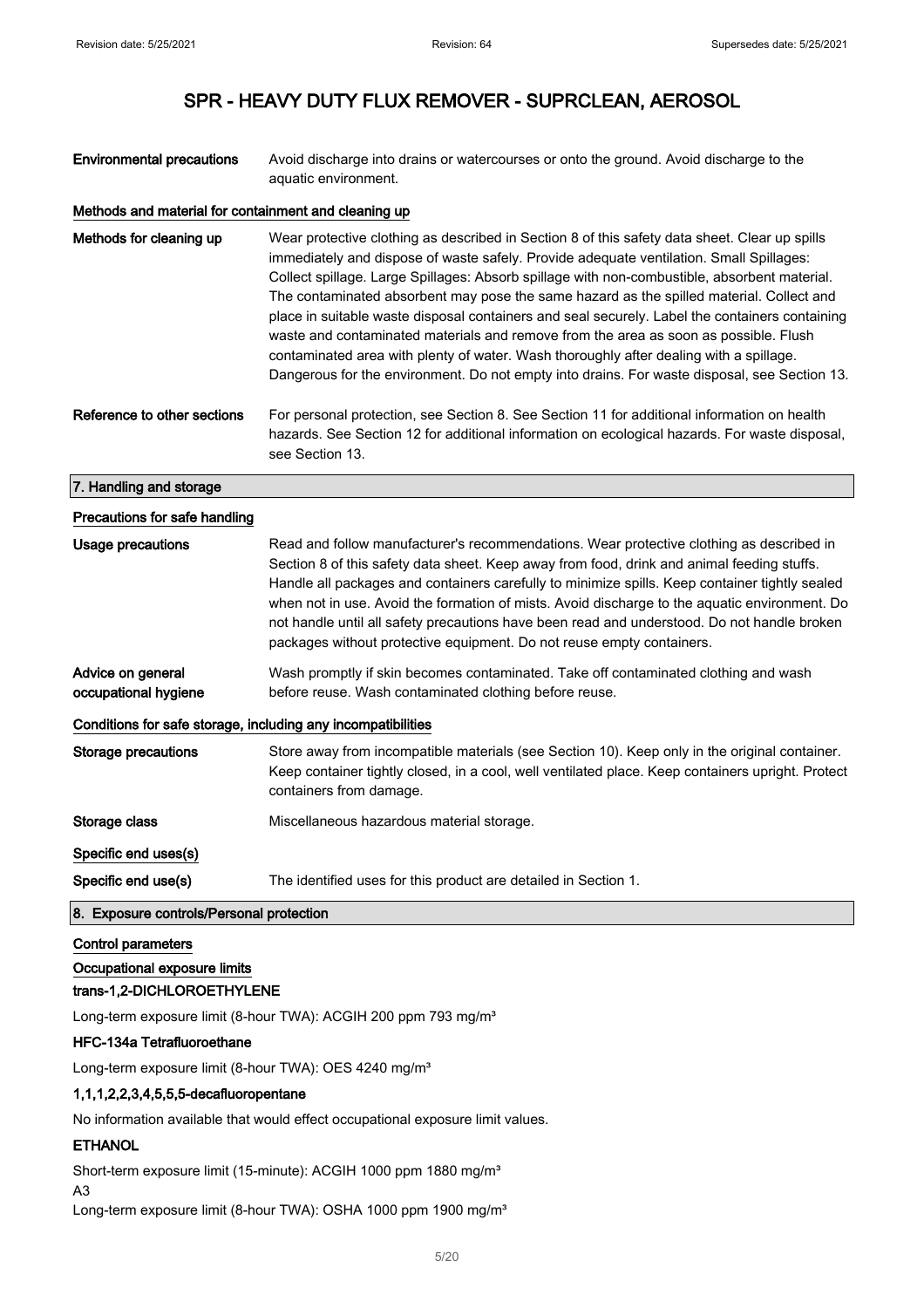### **METHANOL**

Long-term exposure limit (8-hour TWA): ACGIH 200 ppm 262 mg/m<sup>3</sup> Short-term exposure limit (15-minute): ACGIH 250 ppm 328 mg/m<sup>3</sup> Sk

Long-term exposure limit (8-hour TWA): OSHA 200 ppm 260 mg/m<sup>3</sup>

### ISOBUTYL METHYL KETONE

Long-term exposure limit (8-hour TWA): ACGIH 20 ppm 82 mg/m<sup>3</sup> Short-term exposure limit (15-minute): ACGIH 75 ppm 307 mg/m<sup>3</sup> A3

Long-term exposure limit (8-hour TWA): OSHA 100 ppm 410 mg/m<sup>3</sup>

### ETHYL ACETATE

Long-term exposure limit (8-hour TWA): ACGIH 400 ppm 1440 mg/m<sup>3</sup> Long-term exposure limit (8-hour TWA): OSHA 400 ppm 1400 mg/m<sup>3</sup> ACGIH = American Conference of Governmental Industrial Hygienists.

A3 = Confirmed Animal Carcinogen with Unknown Relevance to Humans. OSHA = Occupational Safety and Health Administration. Sk = Danger of cutaneous absorption.

## ETHANOL (CAS: 64-17-5)

Ingredient comments WEL = Workplace Exposure Limits

## METHANOL (CAS: 67-56-1)

| <b>Biological limit values</b> | $15 \text{ mg/l}$ |
|--------------------------------|-------------------|
|                                |                   |

## Exposure controls

#### Protective equipment



| Appropriate engineering<br>controls | Provide adequate general and local exhaust ventilation. Ensure the ventilation system is<br>regularly maintained and tested. Good general ventilation should be adequate to control<br>worker exposure to airborne contaminants. Observe any occupational exposure limits for the<br>product or ingredients.                                                                                                                                                                    |
|-------------------------------------|---------------------------------------------------------------------------------------------------------------------------------------------------------------------------------------------------------------------------------------------------------------------------------------------------------------------------------------------------------------------------------------------------------------------------------------------------------------------------------|
| Eye/face protection                 | Unless the assessment indicates a higher degree of protection is required, the following<br>protection should be worn: Tight-fitting safety glasses.                                                                                                                                                                                                                                                                                                                            |
| Hand protection                     | No specific hand protection recommended. Avoid contact with skin.                                                                                                                                                                                                                                                                                                                                                                                                               |
| Other skin and body<br>protection   | Wear appropriate clothing to prevent repeated or prolonged skin contact.                                                                                                                                                                                                                                                                                                                                                                                                        |
| Hygiene measures                    | Wash after use and before eating, smoking and using the toilet. Do not eat, drink or smoke<br>when using this product.                                                                                                                                                                                                                                                                                                                                                          |
| <b>Respiratory protection</b>       | Ensure all respiratory protective equipment is suitable for its intended use and is NIOSH<br>approved. Check that the respirator fits tightly and the filter is changed regularly. Gas and<br>combination filter cartridges should comply with OSHA 1910.134. Full face mask respirators<br>with replaceable filter cartridges should comply with OSHA 1910.134. Half mask and quarter<br>mask respirators with replaceable filter cartridges should comply with OSHA 1910.134. |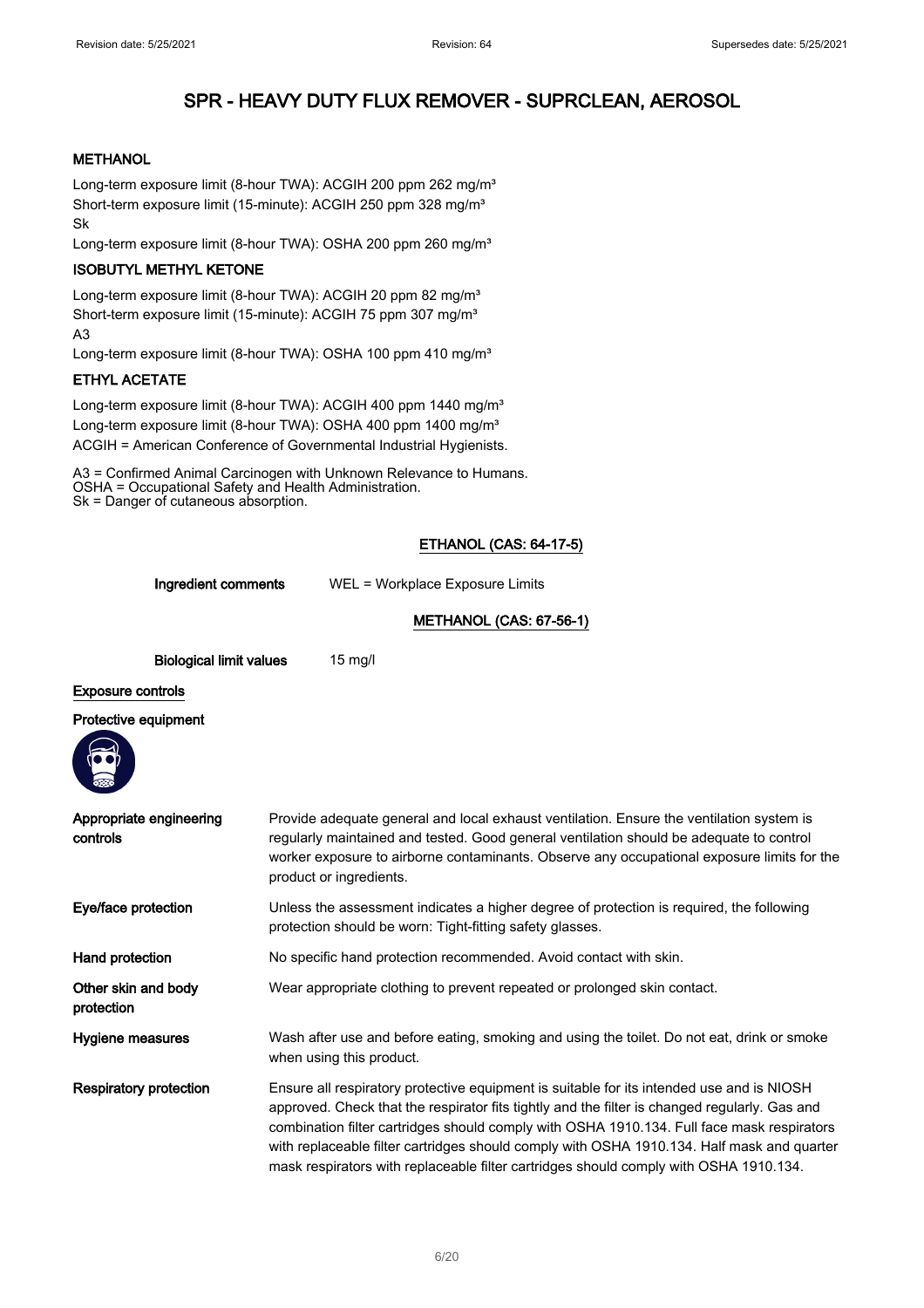## Environmental exposure controls

Keep container tightly sealed when not in use. Emissions from ventilation or work process equipment should be checked to ensure they comply with the requirements of environmental protection legislation. In some cases, fume scrubbers, filters or engineering modifications to the process equipment will be necessary to reduce emissions to acceptable levels.

#### 9. Physical and chemical properties

| Information on basic physical and chemical properties |                                                                                      |
|-------------------------------------------------------|--------------------------------------------------------------------------------------|
| Appearance                                            | Clear liquid.                                                                        |
| Color                                                 | Colorless.                                                                           |
| Odor                                                  | Slight. Ether.                                                                       |
| <b>Odor threshold</b>                                 | No information available.                                                            |
| pH                                                    | No information available.                                                            |
| <b>Melting point</b>                                  | No information available.                                                            |
| Initial boiling point and range                       | 41°C/106°F @ 101.3 kPa                                                               |
| Flash point                                           | The product is not flammable.                                                        |
| <b>Evaporation rate</b>                               | No information available.                                                            |
| <b>Evaporation factor</b>                             | No information available.                                                            |
| Flammability (solid, gas)                             | Not applicable.                                                                      |
| Upper/lower flammability or<br>explosive limits       | Upper flammable/explosive limit: 14.4 %(V) Lower flammable/explosive limit: 5.0 %(V) |
| Other flammability                                    | The product is not flammable.                                                        |
| Vapor pressure                                        | 37.9 kPa @ 20°C                                                                      |
| Vapor density                                         | 3.4                                                                                  |
| <b>Relative density</b>                               | $1.26$ g/cc                                                                          |
| <b>Bulk density</b>                                   | No information available.                                                            |
| Solubility(ies)                                       | 0.3 % water @ 20°C                                                                   |
| <b>Partition coefficient</b>                          | No information available.                                                            |
| Auto-ignition temperature                             | No information available.                                                            |
| <b>Decomposition Temperature</b>                      | No information available.                                                            |
| <b>Viscosity</b>                                      | 0.48 cP @ 20°C                                                                       |
| <b>Explosive properties</b>                           | No information available.                                                            |
| <b>Oxidizing properties</b>                           | Not known.                                                                           |
| <b>Global Warming Potential</b><br>(GWP)              |                                                                                      |
| Surface tension                                       |                                                                                      |
| <b>Refractive index</b>                               | No information available.                                                            |
| Particle size                                         | No information available.                                                            |
| Molecular weight                                      | Not applicable.                                                                      |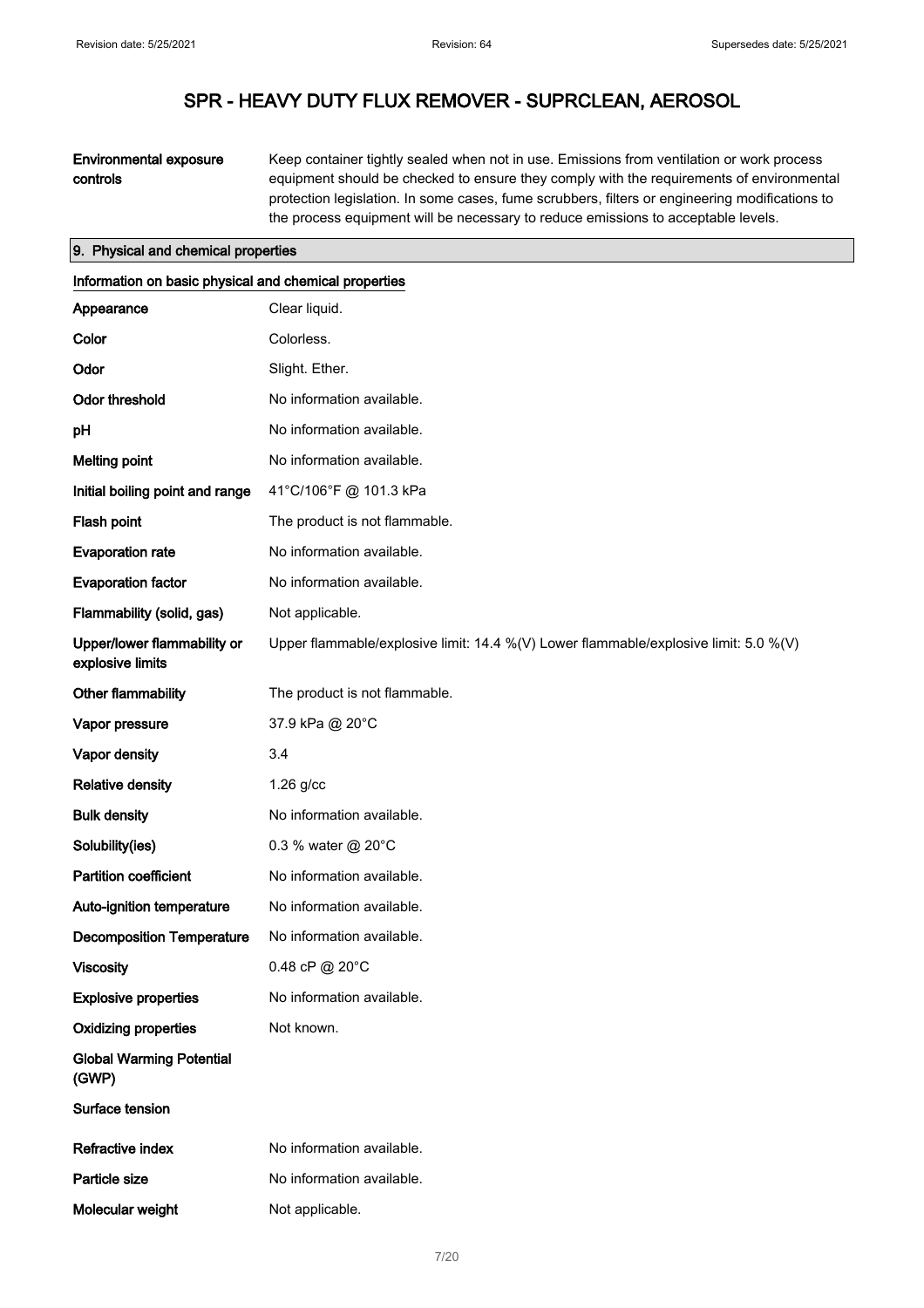| <b>Volatility</b>                                                                                 | 100%                                                                                                                                                                 |
|---------------------------------------------------------------------------------------------------|----------------------------------------------------------------------------------------------------------------------------------------------------------------------|
| Saturation concentration                                                                          | No information available.                                                                                                                                            |
| <b>Critical temperature</b>                                                                       | No information available.                                                                                                                                            |
| Volatile organic compound                                                                         | This product contains a maximum VOC content of 1080 g/l.                                                                                                             |
| Heat of vaporization (at boiling<br>point), cal/g (Btu/lb)                                        |                                                                                                                                                                      |
| 10. Stability and reactivity                                                                      |                                                                                                                                                                      |
| Reactivity                                                                                        | See the other subsections of this section for further details.                                                                                                       |
| <b>Stability</b>                                                                                  | Stable at normal ambient temperatures and when used as recommended. Stable under the<br>prescribed storage conditions.                                               |
| Possibility of hazardous<br>reactions                                                             | No potentially hazardous reactions known.                                                                                                                            |
| <b>Conditions to avoid</b>                                                                        | There are no known conditions that are likely to result in a hazardous situation.                                                                                    |
| Materials to avoid                                                                                | No specific material or group of materials is likely to react with the product to produce a<br>hazardous situation.                                                  |
| Hazardous decomposition<br>products                                                               | Does not decompose when used and stored as recommended. Thermal decomposition or<br>combustion products may include the following substances: Toxic gases or vapors. |
| 11. Toxicological information                                                                     |                                                                                                                                                                      |
| Information on toxicological effects                                                              |                                                                                                                                                                      |
| Acute toxicity - oral<br>Notes (oral LD <sub>50</sub> )                                           | Based on available data the classification criteria are not met.                                                                                                     |
| ATE oral (mg/kg)                                                                                  | 62,912.87                                                                                                                                                            |
| Acute toxicity - dermal                                                                           |                                                                                                                                                                      |
| Notes (dermal LD <sub>50</sub> )                                                                  | Based on available data the classification criteria are not met.                                                                                                     |
| ATE dermal (mg/kg)                                                                                | 188,738.6                                                                                                                                                            |
| Acute toxicity - inhalation<br>Notes (inhalation LC <sub>50</sub> )                               | Acute Tox. 4 - H332 Harmful if inhaled.                                                                                                                              |
| ATE inhalation (vapours mg/l)                                                                     | 11.0                                                                                                                                                                 |
| <b>ATE inhalation (dusts/mists)</b><br>mg/l)                                                      | 314.56                                                                                                                                                               |
| Skin corrosion/irritation<br>Animal data                                                          | Based on available data the classification criteria are not met.                                                                                                     |
| Serious eye damage/irritation<br>Serious eye damage/irritation                                    | Based on available data the classification criteria are not met.                                                                                                     |
| <b>Respiratory sensitization</b><br><b>Respiratory sensitization</b><br><b>Skin sensitization</b> | Based on available data the classification criteria are not met.                                                                                                     |
|                                                                                                   |                                                                                                                                                                      |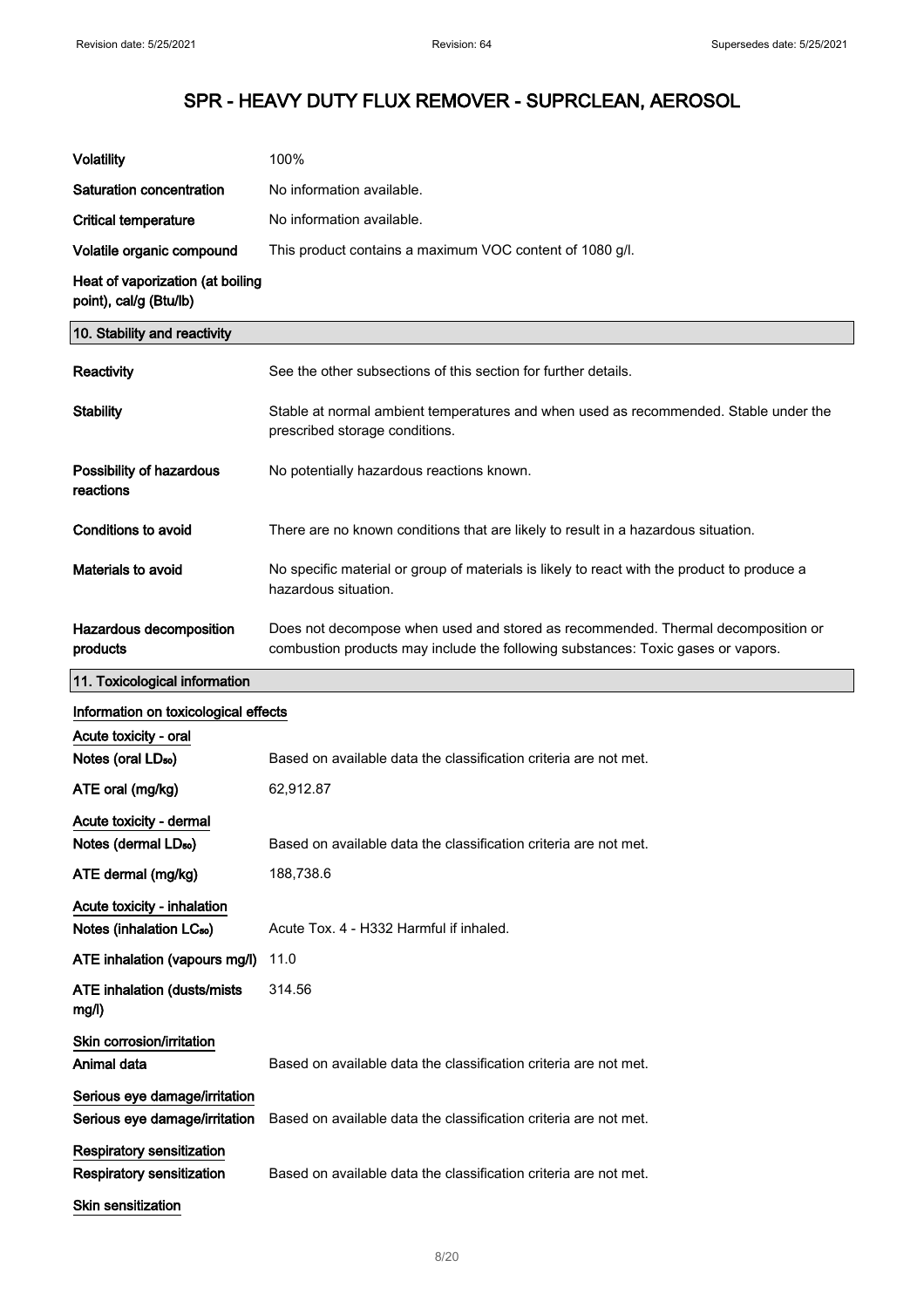| <b>Skin sensitization</b>                          | Based on available data the classification criteria are not met.                                               |
|----------------------------------------------------|----------------------------------------------------------------------------------------------------------------|
| Germ cell mutagenicity<br>Genotoxicity - in vitro  | Based on available data the classification criteria are not met.                                               |
| Carcinogenicity                                    |                                                                                                                |
| Carcinogenicity                                    | Based on available data the classification criteria are not met.                                               |
| <b>IARC</b> carcinogenicity                        | Contains a substance/a group of substances which may cause cancer. IARC Group 1<br>Carcinogenic to humans.     |
| Reproductive toxicity                              |                                                                                                                |
| Reproductive toxicity - fertility                  | Based on available data the classification criteria are not met.                                               |
| Reproductive toxicity -<br>development             | Based on available data the classification criteria are not met.                                               |
| Specific target organ toxicity - single exposure   |                                                                                                                |
| STOT - single exposure                             | Not classified as a specific target organ toxicant after a single exposure.                                    |
| Specific target organ toxicity - repeated exposure |                                                                                                                |
| STOT - repeated exposure                           | Not classified as a specific target organ toxicant after repeated exposure.                                    |
| <b>Aspiration hazard</b>                           |                                                                                                                |
| <b>Aspiration hazard</b>                           | Based on available data the classification criteria are not met.                                               |
| <b>General information</b>                         | The severity of the symptoms described will vary dependent on the concentration and the<br>length of exposure. |
| Inhalation                                         | A single exposure may cause the following adverse effects: Headache. Exhaustion and<br>weakness.               |
| Ingestion                                          | No specific symptoms known.                                                                                    |
| <b>Skin Contact</b>                                | No specific symptoms known.                                                                                    |
| Eye contact                                        | No specific symptoms known.                                                                                    |
| Route of exposure                                  | Ingestion Inhalation Skin and/or eye contact                                                                   |
| <b>Target Organs</b>                               | No specific target organs known.                                                                               |
| Toxicological information on ingredients.          |                                                                                                                |

## trans-1,2-DICHLOROETHYLENE

| Other health effects                                      | There is no evidence that the product can cause cancer. |
|-----------------------------------------------------------|---------------------------------------------------------|
| Acute toxicity - oral                                     |                                                         |
| Acute toxicity oral (LD <sub>50</sub><br>mg/kg)           | 7,902.0                                                 |
| <b>Species</b>                                            | Rat                                                     |
| ATE oral (mg/kg)                                          | 7,902.0                                                 |
| Acute toxicity - dermal                                   |                                                         |
| Acute toxicity dermal (LD <sub>50</sub> 5,000.0<br>mg/kg) |                                                         |
| <b>Species</b>                                            | Rat                                                     |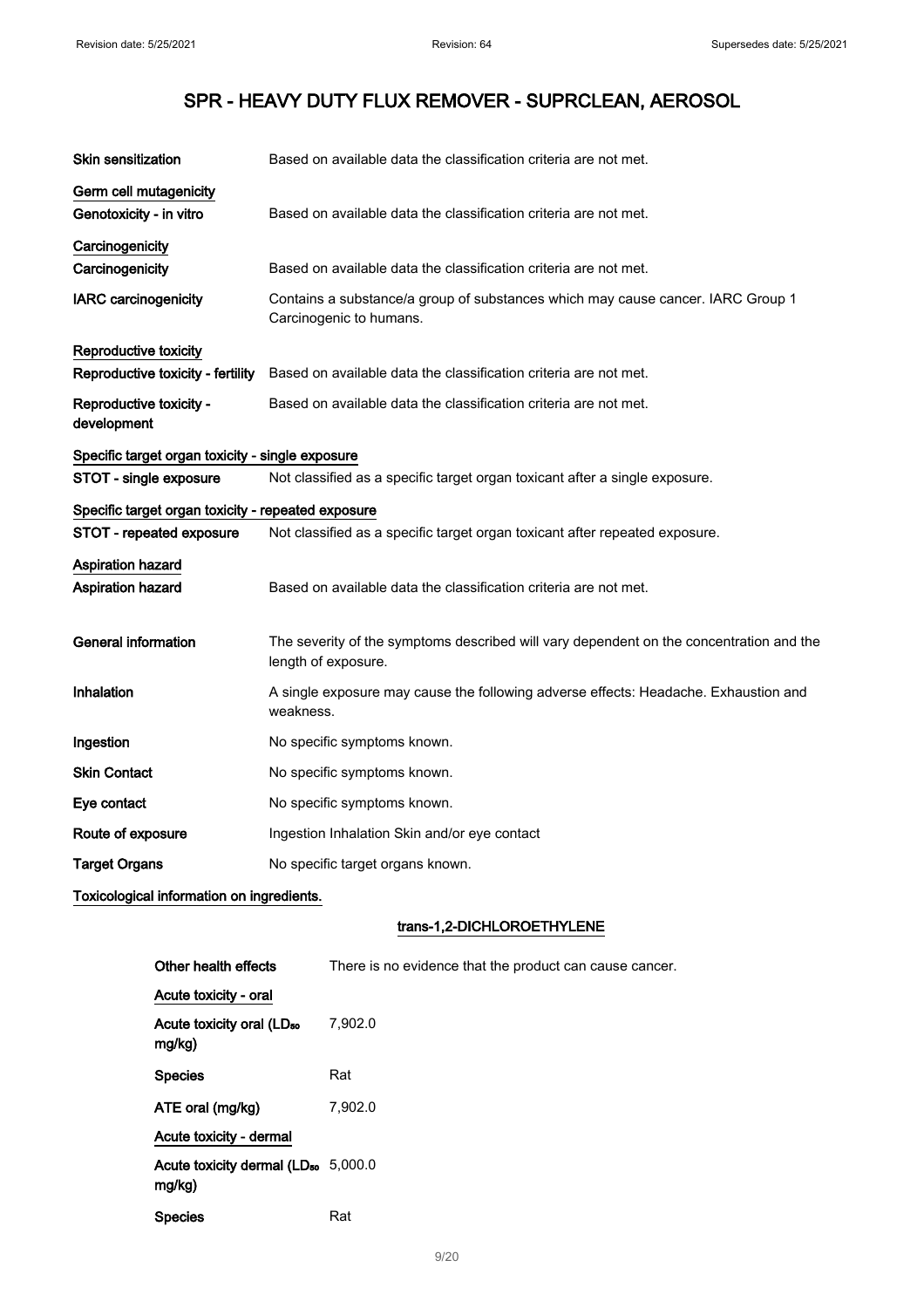| ATE dermal (mg/kg)                                         | 5,000.0                                                                                        |
|------------------------------------------------------------|------------------------------------------------------------------------------------------------|
| Acute toxicity - inhalation                                |                                                                                                |
| <b>ATE inhalation (vapours</b><br>mg/l)                    | 11.0                                                                                           |
| Skin corrosion/irritation                                  |                                                                                                |
| Skin corrosion/irritation                                  | Prolonged and frequent contact may cause redness and irritation.                               |
| Animal data                                                | Slightly irritating. Rabbit                                                                    |
| Serious eye damage/irritation                              |                                                                                                |
| Serious eye<br>damage/irritation                           | Supplier's information. Rabbit 500 mg 24 hours Causes mild skin irritation.                    |
| Respiratory sensitization                                  |                                                                                                |
| <b>Respiratory sensitization</b>                           | No specific test data are available.                                                           |
| <b>Skin sensitization</b>                                  |                                                                                                |
| <b>Skin sensitization</b>                                  | No specific test data are available.                                                           |
| Germ cell mutagenicity                                     |                                                                                                |
| Genotoxicity - in vitro                                    | This substance has no evidence of mutagenic properties.                                        |
| Genotoxicity - in vivo                                     | This substance has no evidence of mutagenic properties.                                        |
| Carcinogenicity                                            |                                                                                                |
| Carcinogenicity                                            | No specific test data are available.                                                           |
| Specific target organ toxicity - single exposure           |                                                                                                |
| STOT - single exposure                                     | NOAEL Not available.                                                                           |
| Specific target organ toxicity - repeated exposure         |                                                                                                |
| STOT - repeated exposure NOAEL 16 mg/l, 90 days            |                                                                                                |
| <b>Target organs</b>                                       | Endocrine system Liver Kidneys Bladder Respiratory tract                                       |
|                                                            | HFC-134a Tetrafluoroethane                                                                     |
| Other health effects                                       | There is no evidence that the product can cause cancer.                                        |
| Acute toxicity - inhalation                                |                                                                                                |
| Acute toxicity inhalation<br>(LC <sub>50</sub> gases ppmV) | 567,000.0                                                                                      |
| <b>Species</b>                                             | Rat                                                                                            |
| <b>ATE inhalation (gases</b><br>ppm)                       | 567,000.0                                                                                      |
|                                                            |                                                                                                |
| Inhalation                                                 | Vapors irritate the respiratory system. May cause coughing and difficulties in<br>breathing.   |
| Ingestion                                                  | May cause stomach pain or vomiting. May cause nausea, headache, dizziness and<br>intoxication. |
| <b>Skin Contact</b>                                        | May cause allergic contact eczema. Contact with liquid form may cause frostbite.               |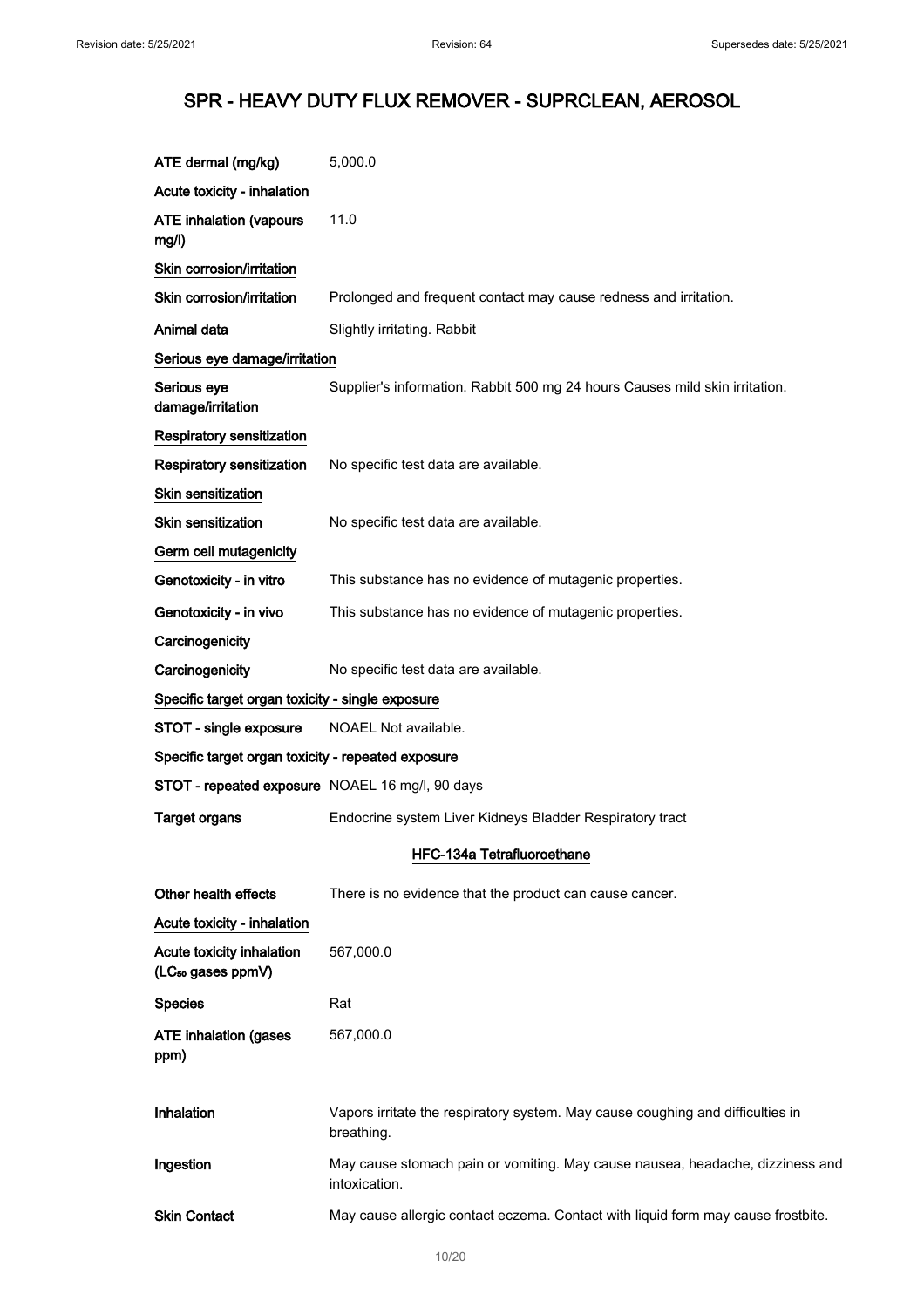|  | Eye contact |
|--|-------------|
|--|-------------|

May cause temporary eye irritation.

## 1,1,1,2,2,3,4,5,5,5-decafluoropentane

| Acute toxicity - oral                                     |                                                           |
|-----------------------------------------------------------|-----------------------------------------------------------|
| Acute toxicity oral (LD <sub>50</sub><br>mg/kg)           | 5,000.0                                                   |
| <b>Species</b>                                            | Rat                                                       |
| ATE oral (mg/kg)                                          | 5,000.0                                                   |
| Acute toxicity - dermal                                   |                                                           |
| Acute toxicity dermal (LD <sub>50</sub> 5,000.0<br>mg/kg) |                                                           |
| <b>Species</b>                                            | Rat                                                       |
| ATE dermal (mg/kg)                                        | 5,000.0                                                   |
| Acute toxicity - inhalation                               |                                                           |
| <b>Acute toxicity inhalation</b><br>(LCst vapours mg/l)   | 114.0                                                     |
| Species                                                   | Rat                                                       |
| <b>ATE inhalation (vapours</b><br>mg/l)                   | 114.0                                                     |
| <b>Skin corrosion/irritation</b>                          |                                                           |
| Animal data                                               | Not irritating. Rabbit                                    |
| Human skin model test                                     | Data lacking.                                             |
| Extreme pH                                                | Not applicable. Not corrosive to skin.                    |
| Serious eye damage/irritation                             |                                                           |
| Serious eye<br>damage/irritation                          | Not irritating. Rabbit                                    |
| <b>Respiratory sensitization</b>                          |                                                           |
| <b>Respiratory sensitization</b>                          | Data lacking.                                             |
| Skin sensitization                                        |                                                           |
| Skin sensitization                                        | Not sensitizing. - Guinea pig: Not sensitizing.           |
| Germ cell mutagenicity                                    |                                                           |
| Genotoxicity - in vitro                                   | This substance has no evidence of mutagenic properties.   |
| Genotoxicity - in vivo                                    | This substance has no evidence of mutagenic properties.   |
| Carcinogenicity                                           |                                                           |
| Carcinogenicity                                           | Does not contain any substances known to be carcinogenic. |
| <b>IARC carcinogenicity</b>                               | Not listed.                                               |
| NTP carcinogenicity                                       | Not listed.                                               |
| <b>OSHA Carcinogenicity</b>                               | Not listed.                                               |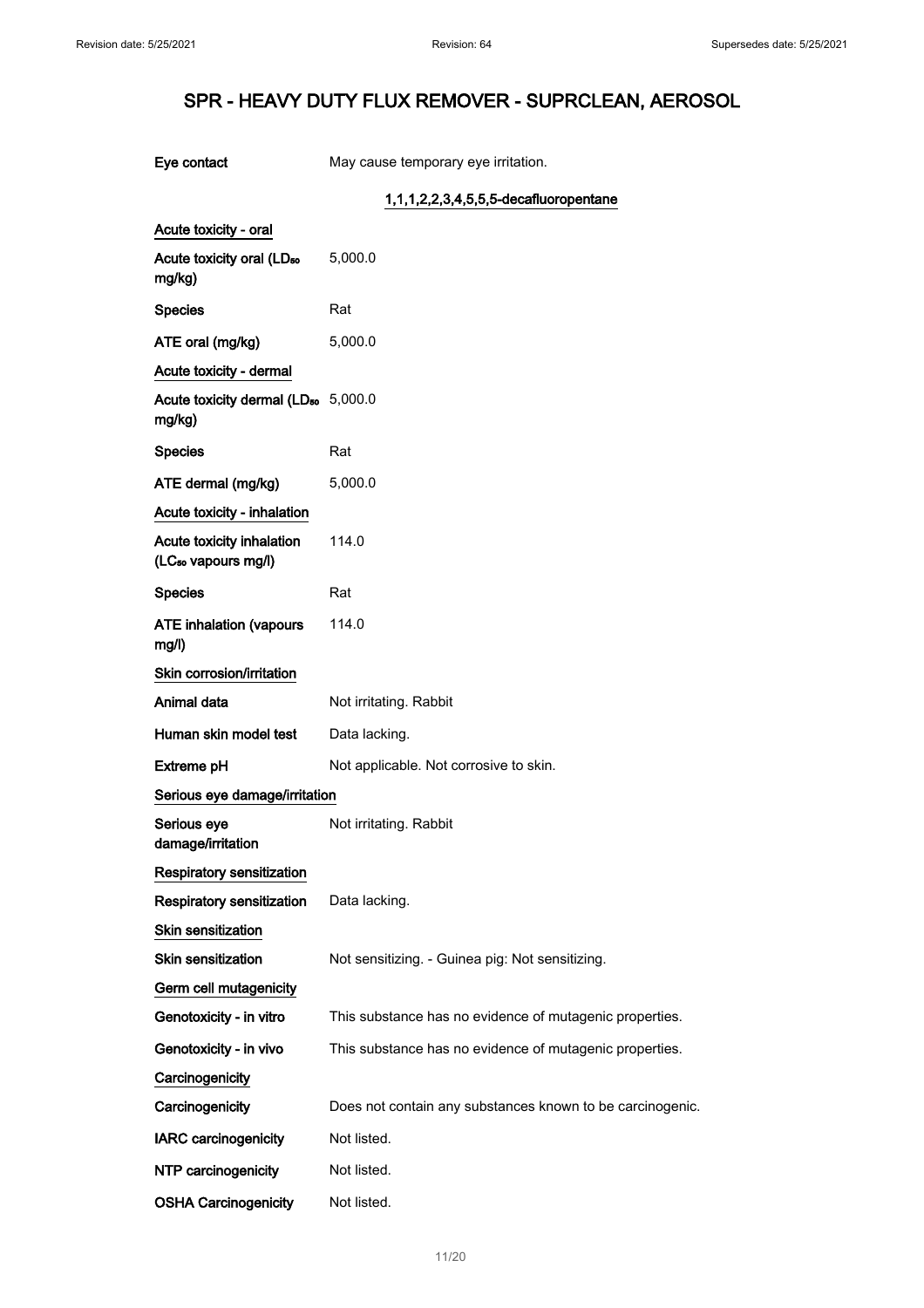| Reproductive toxicity                                        |                                                                                                                       |  |
|--------------------------------------------------------------|-----------------------------------------------------------------------------------------------------------------------|--|
| Reproductive toxicity -<br>fertility                         | No evidence of reproductive toxicity in animal studies.                                                               |  |
| <b>Skin Contact</b>                                          | Skin irritation should not occur when used as recommended. May cause defatting<br>of the skin but is not an irritant. |  |
| Eye contact                                                  | May cause eye irritation.                                                                                             |  |
| Acute and chronic health<br>hazards                          | There is no evidence that the product can cause cancer.                                                               |  |
|                                                              | <b>ETHANOL</b>                                                                                                        |  |
| Acute toxicity - inhalation                                  |                                                                                                                       |  |
| Acute toxicity inhalation<br>(LC <sub>50</sub> vapours mg/l) | 20,000.0                                                                                                              |  |
| <b>ATE inhalation (vapours</b><br>mg/l)                      | 20,000.0                                                                                                              |  |
|                                                              | <b>METHANOL</b>                                                                                                       |  |
| Acute toxicity - oral                                        |                                                                                                                       |  |
| Notes (oral LD <sub>50</sub> )                               | Acute Tox. 3 - H301 Toxic if swallowed.                                                                               |  |
| ATE oral (mg/kg)                                             | 100.0                                                                                                                 |  |
| Acute toxicity - dermal                                      |                                                                                                                       |  |
| Notes (dermal LD <sub>50</sub> )                             | Acute Tox. 3 - H311 Toxic in contact with skin.                                                                       |  |
| ATE dermal (mg/kg)                                           | 300.0                                                                                                                 |  |
| Acute toxicity - inhalation                                  |                                                                                                                       |  |
| Notes (inhalation LC <sub>50</sub> )                         | Acute Tox. 3 - H331 Toxic if inhaled.                                                                                 |  |
| <b>ATE inhalation (vapours</b><br>mg/l)                      | 3.0                                                                                                                   |  |
| <b>ATE</b> inhalation<br>(dusts/mists mg/l)                  | 0.5                                                                                                                   |  |
| Skin corrosion/irritation                                    |                                                                                                                       |  |
| Animal data                                                  | Based on available data the classification criteria are not met.                                                      |  |
| Serious eye damage/irritation                                |                                                                                                                       |  |
| Serious eye<br>damage/irritation                             | Based on available data the classification criteria are not met.                                                      |  |
| Respiratory sensitization                                    |                                                                                                                       |  |
| <b>Respiratory sensitization</b>                             | Based on available data the classification criteria are not met.                                                      |  |
| Skin sensitization                                           |                                                                                                                       |  |
| Skin sensitization                                           | Based on available data the classification criteria are not met.                                                      |  |
| Germ cell mutagenicity                                       |                                                                                                                       |  |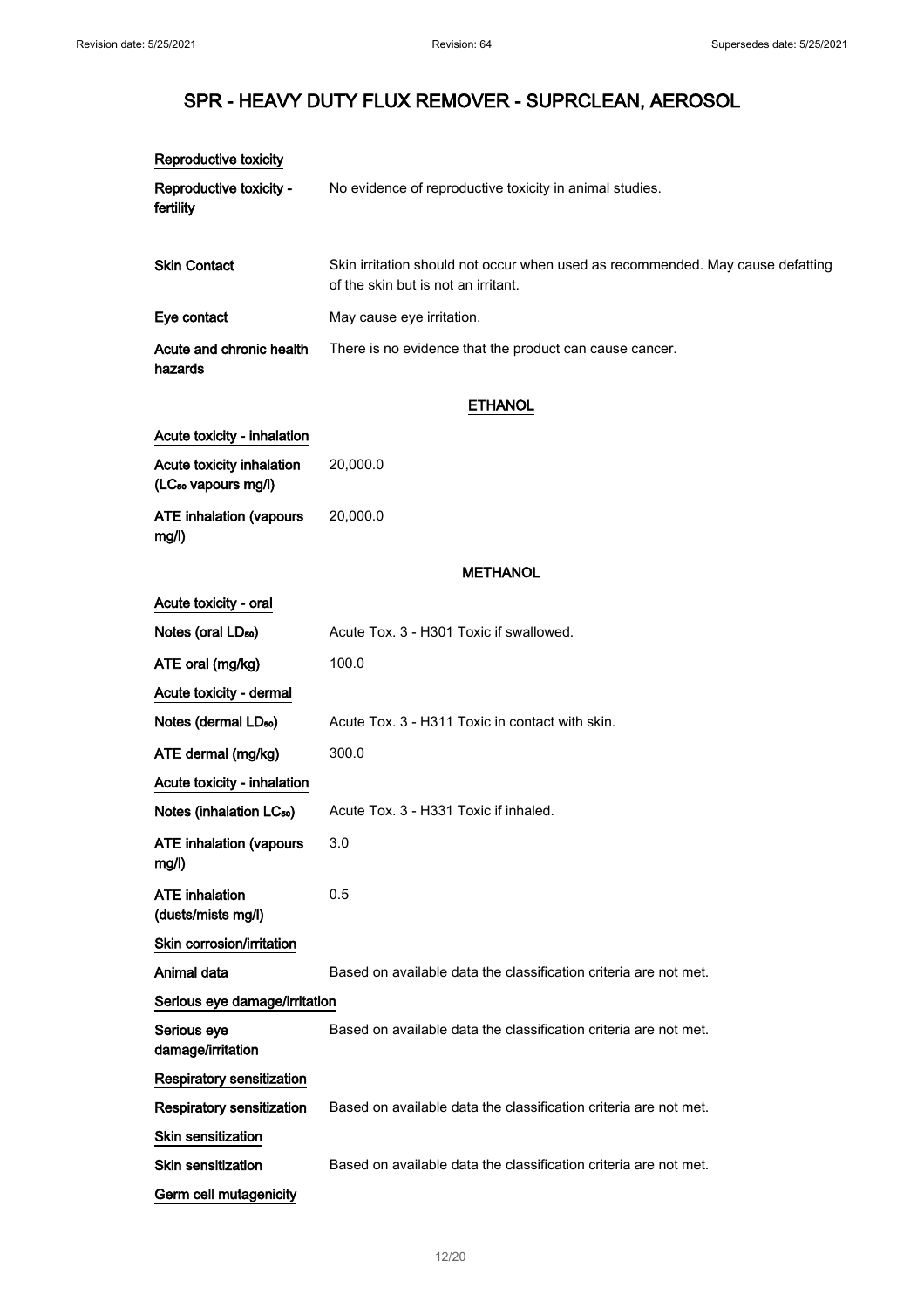| Genotoxicity - in vitro                            | Based on available data the classification criteria are not met.                                                                                                 |
|----------------------------------------------------|------------------------------------------------------------------------------------------------------------------------------------------------------------------|
| Carcinogenicity                                    |                                                                                                                                                                  |
| Carcinogenicity                                    | Based on available data the classification criteria are not met.                                                                                                 |
| <b>IARC carcinogenicity</b>                        | None of the ingredients are listed or exempt.                                                                                                                    |
| Reproductive toxicity                              |                                                                                                                                                                  |
| Reproductive toxicity -<br>fertility               | Based on available data the classification criteria are not met.                                                                                                 |
| Reproductive toxicity -<br>development             | Based on available data the classification criteria are not met.                                                                                                 |
| Specific target organ toxicity - single exposure   |                                                                                                                                                                  |
| STOT - single exposure                             | STOT SE 1 - H370 Causes damage to organs.                                                                                                                        |
| Specific target organ toxicity - repeated exposure |                                                                                                                                                                  |
|                                                    | STOT - repeated exposure Not classified as a specific target organ toxicant after repeated exposure.                                                             |
| Aspiration hazard                                  |                                                                                                                                                                  |
| Aspiration hazard                                  | Based on available data the classification criteria are not met.                                                                                                 |
| <b>General information</b>                         | The severity of the symptoms described will vary dependent on the concentration<br>and the length of exposure.                                                   |
| <b>Inhalation</b>                                  | A single exposure may cause the following adverse effects: Drowsiness, dizziness,<br>disorientation, vertigo. Unconsciousness. High concentrations may be fatal. |
| Ingestion                                          | May cause stomach pain or vomiting. May cause severe internal injury.                                                                                            |
| <b>Skin Contact</b>                                | A single exposure may cause the following adverse effects: Pain.                                                                                                 |
| Eye contact                                        | No specific symptoms known.                                                                                                                                      |
| Route of exposure                                  | Ingestion Inhalation Skin and/or eye contact                                                                                                                     |
| <b>Target Organs</b>                               | No specific target organs known.                                                                                                                                 |
|                                                    | <b>ISOBUTYL METHYL KETONE</b>                                                                                                                                    |
| Acute toxicity - inhalation                        |                                                                                                                                                                  |
| <b>ATE inhalation (vapours</b><br>mg/l)            | 11.0                                                                                                                                                             |
| <b>ATE</b> inhalation<br>(dusts/mists mg/l)        | 1.5                                                                                                                                                              |
| Carcinogenicity                                    |                                                                                                                                                                  |
| <b>IARC carcinogenicity</b>                        | IARC Group 2B Possibly carcinogenic to humans.                                                                                                                   |
| 12. Ecological information                         |                                                                                                                                                                  |
|                                                    |                                                                                                                                                                  |

Ecological information on ingredients.

## trans-1,2-DICHLOROETHYLENE

Ecotoxicity **Harmful to aquatic life. May cause long lasting harmful effects to aquatic life.**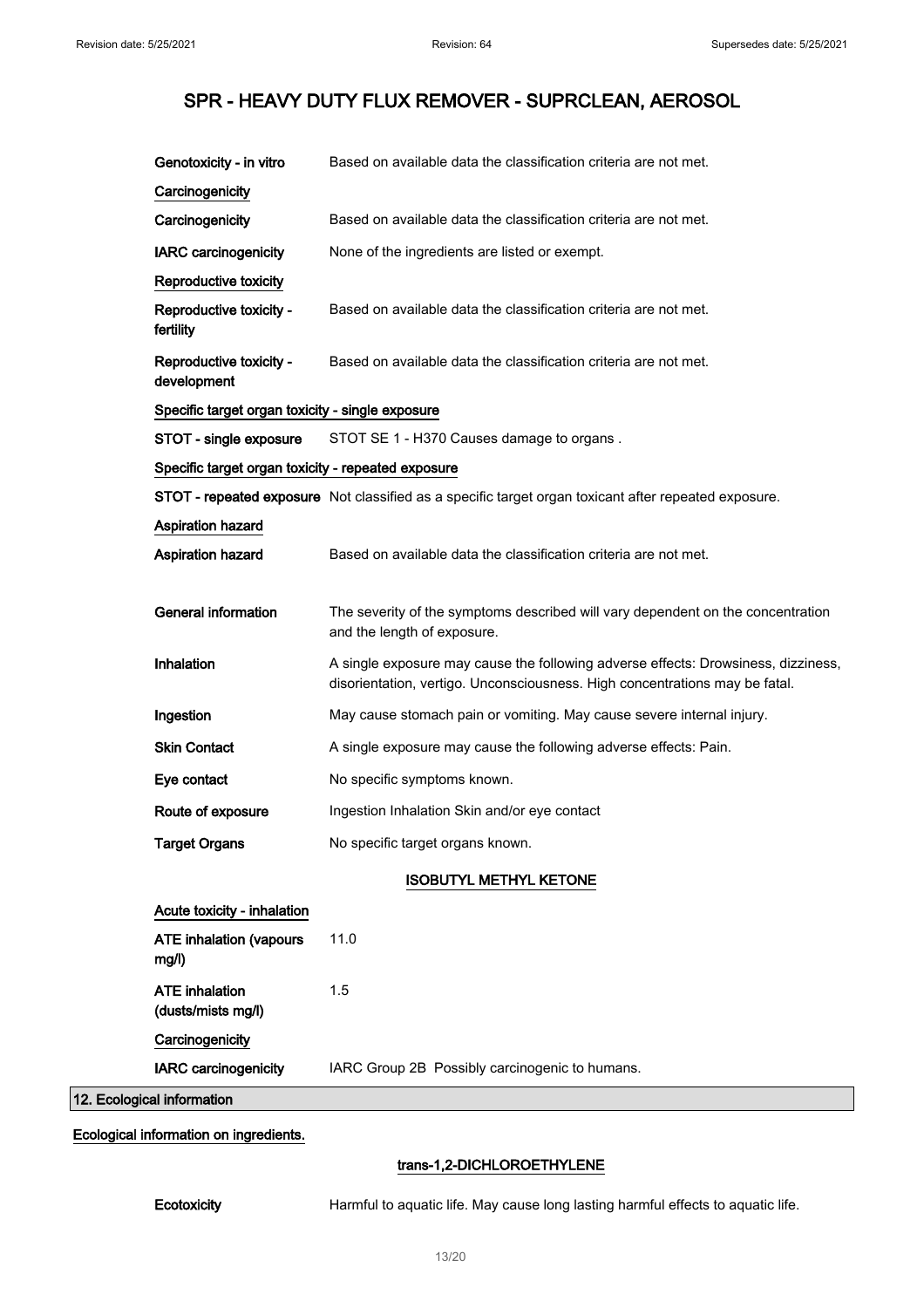## 1,1,1,2,2,3,4,5,5,5-decafluoropentane

|                 | Ecotoxicity                               | It is unlikely that the substance will dissolve in water in amounts big enough to have<br>a toxic effect on fish and daphnies.     |
|-----------------|-------------------------------------------|------------------------------------------------------------------------------------------------------------------------------------|
|                 |                                           | <b>METHANOL</b>                                                                                                                    |
|                 | Ecotoxicity                               | Not regarded as dangerous for the environment. However, large or frequent spills<br>may have hazardous effects on the environment. |
| <b>Toxicity</b> |                                           | Aquatic Chronic 3 - H412 Harmful to aquatic life with long lasting effects.                                                        |
|                 | Ecological information on ingredients.    |                                                                                                                                    |
|                 |                                           | trans-1,2-DICHLOROETHYLENE                                                                                                         |
|                 | Acute aquatic toxicity                    |                                                                                                                                    |
|                 | Acute toxicity - fish                     | LC <sub>50</sub> , 96 hours: 135 mg/l, Fish                                                                                        |
|                 | Acute toxicity - aquatic<br>invertebrates | EC <sub>50</sub> , 48 hours: 220 mg/l, Daphnia magna                                                                               |
|                 | Acute toxicity - aquatic<br>plants        | LC <sub>50</sub> , 72 hours: 36.36 mg/l, Pseudokirchneriella subcapitata                                                           |
|                 | Chronic aquatic toxicity                  |                                                                                                                                    |
|                 | life stage                                | Chronic toxicity - fish early NOEC, 48 hours: 110,000 mg/l, Daphnia magna                                                          |
|                 |                                           | HFC-134a Tetrafluoroethane                                                                                                         |
|                 | Acute aquatic toxicity                    |                                                                                                                                    |
|                 | Acute toxicity - fish                     | LC <sub>50</sub> , 96 hours: 450 mg/l, Fish                                                                                        |
|                 | Acute toxicity - aquatic<br>invertebrates | EC <sub>50</sub> , 48 hours: 980 mg/l, Daphnia magna                                                                               |
|                 |                                           | 1,1,1,2,2,3,4,5,5,5-decafluoropentane                                                                                              |
|                 | Acute aquatic toxicity                    |                                                                                                                                    |
|                 | Acute toxicity - fish                     | LC <sub>50</sub> , 96 hours: 13.9 mg/l, Oncorhynchus mykiss (Rainbow trout)                                                        |
|                 | Acute toxicity - aquatic<br>invertebrates | LC <sub>50</sub> , 48 hours: 11.7 mg/l, Daphnia magna                                                                              |
|                 | Acute toxicity - aquatic<br>plants        | EC <sub>50</sub> , 72 hours: >120 mg/l, Algae                                                                                      |
|                 |                                           | <b>ETHANOL</b>                                                                                                                     |
|                 | Acute aquatic toxicity                    |                                                                                                                                    |
|                 | Acute toxicity - fish                     | LC <sub>50</sub> , 96 hours: >10,000 mg/l, Fish                                                                                    |
|                 | Acute toxicity - aquatic<br>invertebrates | EC <sub>50</sub> , 48 hours: 7,800 mg/l, Daphnia magna                                                                             |
|                 | Acute toxicity - aquatic<br>plants        | , 96 hours: 1000 mg/l, Freshwater algae                                                                                            |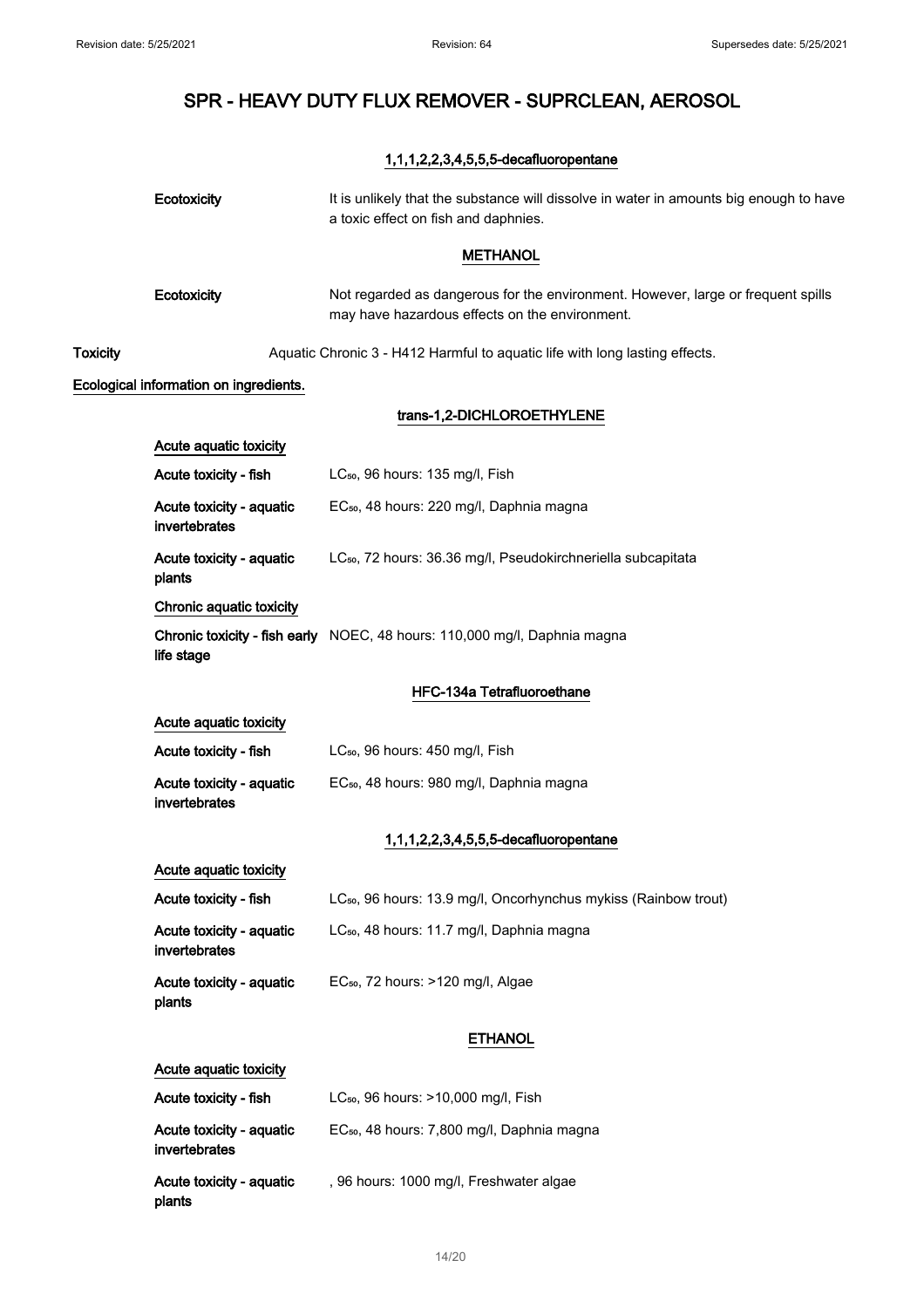## **METHANOL**

|                              | <b>Toxicity</b>                           | Based on available data the classification criteria are not met.                                                                 |
|------------------------------|-------------------------------------------|----------------------------------------------------------------------------------------------------------------------------------|
|                              | Acute aquatic toxicity                    |                                                                                                                                  |
|                              | Acute toxicity - fish                     | LC <sub>50</sub> , 96 hours: >100 mg/l, Pimephales promelas (Fat-head Minnow)                                                    |
|                              | Acute toxicity - aquatic<br>invertebrates | EC <sub>50</sub> , 48 hours: >10000 mg/l, Daphnia magna                                                                          |
|                              | Persistence and degradability             |                                                                                                                                  |
|                              |                                           | Persistence and degradability The degradability of the product is not known.                                                     |
|                              | Ecological information on ingredients.    |                                                                                                                                  |
|                              |                                           | trans-1,2-DICHLOROETHYLENE                                                                                                       |
|                              | Biodegradation                            | Not readily biodegradable.<br>Method: OECD Test Guideline 301D                                                                   |
|                              |                                           | <b>ETHANOL</b>                                                                                                                   |
|                              | Persistence and<br>degradability          | The product is expected to be biodegradable.                                                                                     |
|                              |                                           | <b>METHANOL</b>                                                                                                                  |
|                              | Persistence and<br>degradability          | The degradability of the product is not known.                                                                                   |
|                              | <b>Bioaccumulative potential</b>          |                                                                                                                                  |
|                              | <b>Bio-Accumulative Potential</b>         | No data available on bioaccumulation.                                                                                            |
| <b>Partition coefficient</b> |                                           | No information available.                                                                                                        |
|                              | Ecological information on ingredients.    |                                                                                                                                  |
|                              |                                           | trans-1,2-DICHLOROETHYLENE                                                                                                       |
|                              |                                           | Bio-Accumulative Potential Bioaccumulation is unlikely to be significant because of the low water-solubility of<br>this product. |
|                              | <b>Partition coefficient</b>              | log Pow: 2.06                                                                                                                    |
|                              |                                           | HFC-134a Tetrafluoroethane                                                                                                       |
|                              | <b>Partition coefficient</b>              | Pow: 1.06                                                                                                                        |
|                              |                                           |                                                                                                                                  |
|                              |                                           | 1,1,1,2,2,3,4,5,5,5-decafluoropentane                                                                                            |
|                              |                                           | Bio-Accumulative Potential Bioaccumulation is unlikely to be significant because of the low water-solubility of<br>this product. |
|                              | <b>Partition coefficient</b>              | Pow: 2.7                                                                                                                         |
|                              |                                           | <b>ETHANOL</b>                                                                                                                   |

Bio-Accumulative Potential Bioaccumulation is unlikely.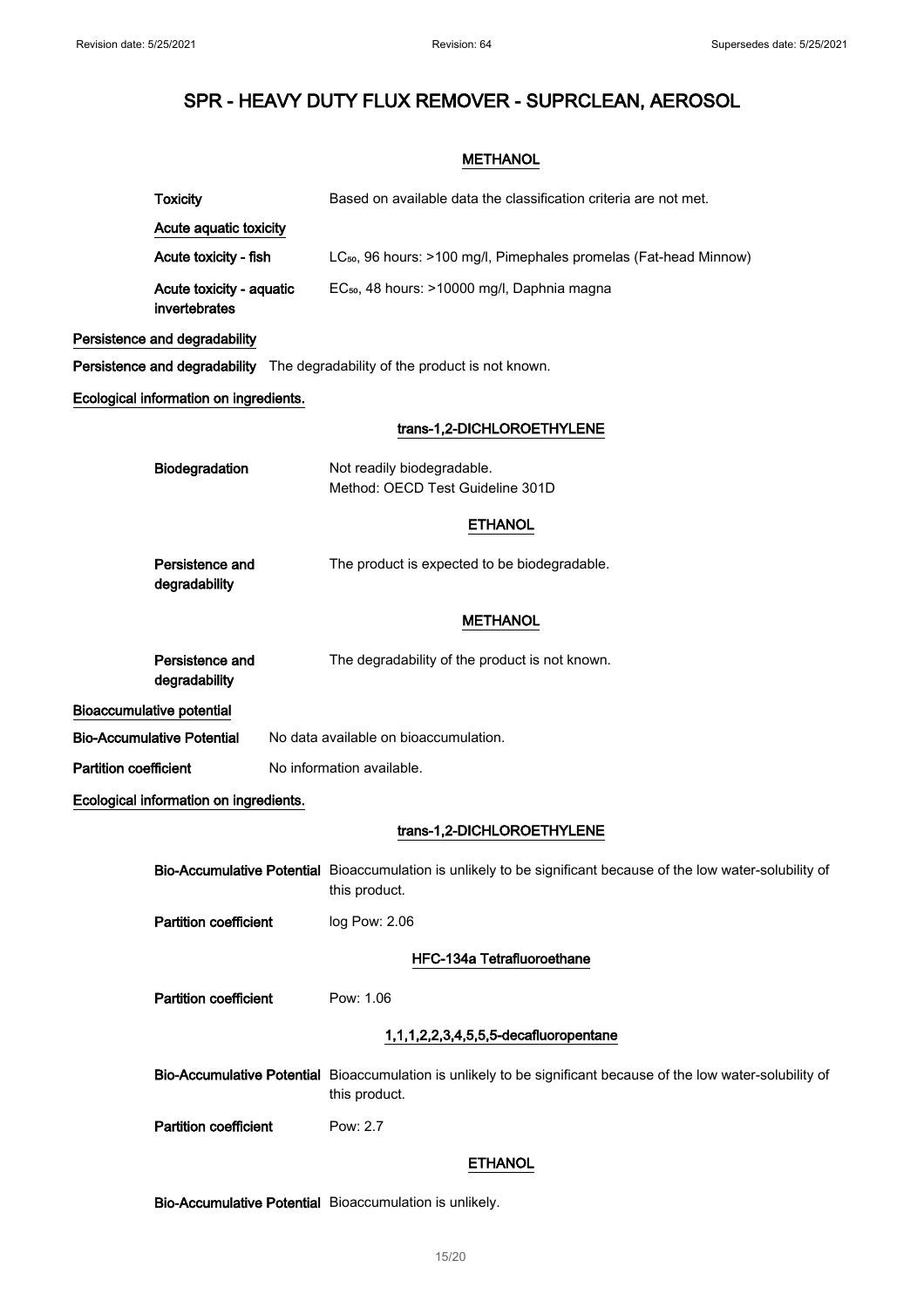|                             | <b>Partition coefficient</b>           | No information available.                                                                                                                                                                                                                                                                                                                                                                                                                                                                                                 |
|-----------------------------|----------------------------------------|---------------------------------------------------------------------------------------------------------------------------------------------------------------------------------------------------------------------------------------------------------------------------------------------------------------------------------------------------------------------------------------------------------------------------------------------------------------------------------------------------------------------------|
|                             |                                        | <b>METHANOL</b>                                                                                                                                                                                                                                                                                                                                                                                                                                                                                                           |
|                             |                                        | Bio-Accumulative Potential No data available on bioaccumulation.                                                                                                                                                                                                                                                                                                                                                                                                                                                          |
|                             | <b>Partition coefficient</b>           | $: -0.77$                                                                                                                                                                                                                                                                                                                                                                                                                                                                                                                 |
| Mobility in soil            |                                        |                                                                                                                                                                                                                                                                                                                                                                                                                                                                                                                           |
| <b>Mobility</b>             |                                        | No data available.                                                                                                                                                                                                                                                                                                                                                                                                                                                                                                        |
|                             | Ecological information on ingredients. |                                                                                                                                                                                                                                                                                                                                                                                                                                                                                                                           |
|                             |                                        | trans-1,2-DICHLOROETHYLENE                                                                                                                                                                                                                                                                                                                                                                                                                                                                                                |
|                             | <b>Mobility</b>                        | The product has poor water-solubility.                                                                                                                                                                                                                                                                                                                                                                                                                                                                                    |
|                             |                                        | <b>ETHANOL</b>                                                                                                                                                                                                                                                                                                                                                                                                                                                                                                            |
|                             | <b>Mobility</b>                        | The product is soluble in water.                                                                                                                                                                                                                                                                                                                                                                                                                                                                                          |
|                             |                                        | <b>METHANOL</b>                                                                                                                                                                                                                                                                                                                                                                                                                                                                                                           |
|                             | <b>Mobility</b>                        | No data available.                                                                                                                                                                                                                                                                                                                                                                                                                                                                                                        |
| Other adverse effects       |                                        |                                                                                                                                                                                                                                                                                                                                                                                                                                                                                                                           |
| Other adverse effects       | None known.                            |                                                                                                                                                                                                                                                                                                                                                                                                                                                                                                                           |
|                             | Ecological information on ingredients. |                                                                                                                                                                                                                                                                                                                                                                                                                                                                                                                           |
|                             |                                        | <b>METHANOL</b>                                                                                                                                                                                                                                                                                                                                                                                                                                                                                                           |
|                             | Other adverse effects                  | None known.                                                                                                                                                                                                                                                                                                                                                                                                                                                                                                               |
| 13. Disposal considerations |                                        |                                                                                                                                                                                                                                                                                                                                                                                                                                                                                                                           |
| Waste treatment methods     |                                        |                                                                                                                                                                                                                                                                                                                                                                                                                                                                                                                           |
| <b>General information</b>  |                                        | The generation of waste should be minimized or avoided wherever possible. Reuse or recycle<br>products wherever possible. This material and its container must be disposed of in a safe<br>way. When handling waste, the safety precautions applying to handling of the product should<br>be considered. Care should be taken when handling emptied containers that have not been<br>thoroughly cleaned or rinsed out. Empty containers or liners may retain some product<br>residues and hence be potentially hazardous. |
| <b>Disposal methods</b>     | not feasible.                          | Do not empty into drains. Dispose of surplus products and those that cannot be recycled via a<br>licensed waste disposal contractor. Waste, residues, empty containers, discarded work<br>clothes and contaminated cleaning materials should be collected in designated containers,<br>labeled with their contents. Incineration or landfill should only be considered when recycling is                                                                                                                                  |
| 14. Transport information   |                                        |                                                                                                                                                                                                                                                                                                                                                                                                                                                                                                                           |
| <b>UN Number</b>            |                                        |                                                                                                                                                                                                                                                                                                                                                                                                                                                                                                                           |
| UN No. (IMDG)               | 1950                                   |                                                                                                                                                                                                                                                                                                                                                                                                                                                                                                                           |
| UN No. (ICAO)               | 1950                                   |                                                                                                                                                                                                                                                                                                                                                                                                                                                                                                                           |
| UN proper shipping name     |                                        |                                                                                                                                                                                                                                                                                                                                                                                                                                                                                                                           |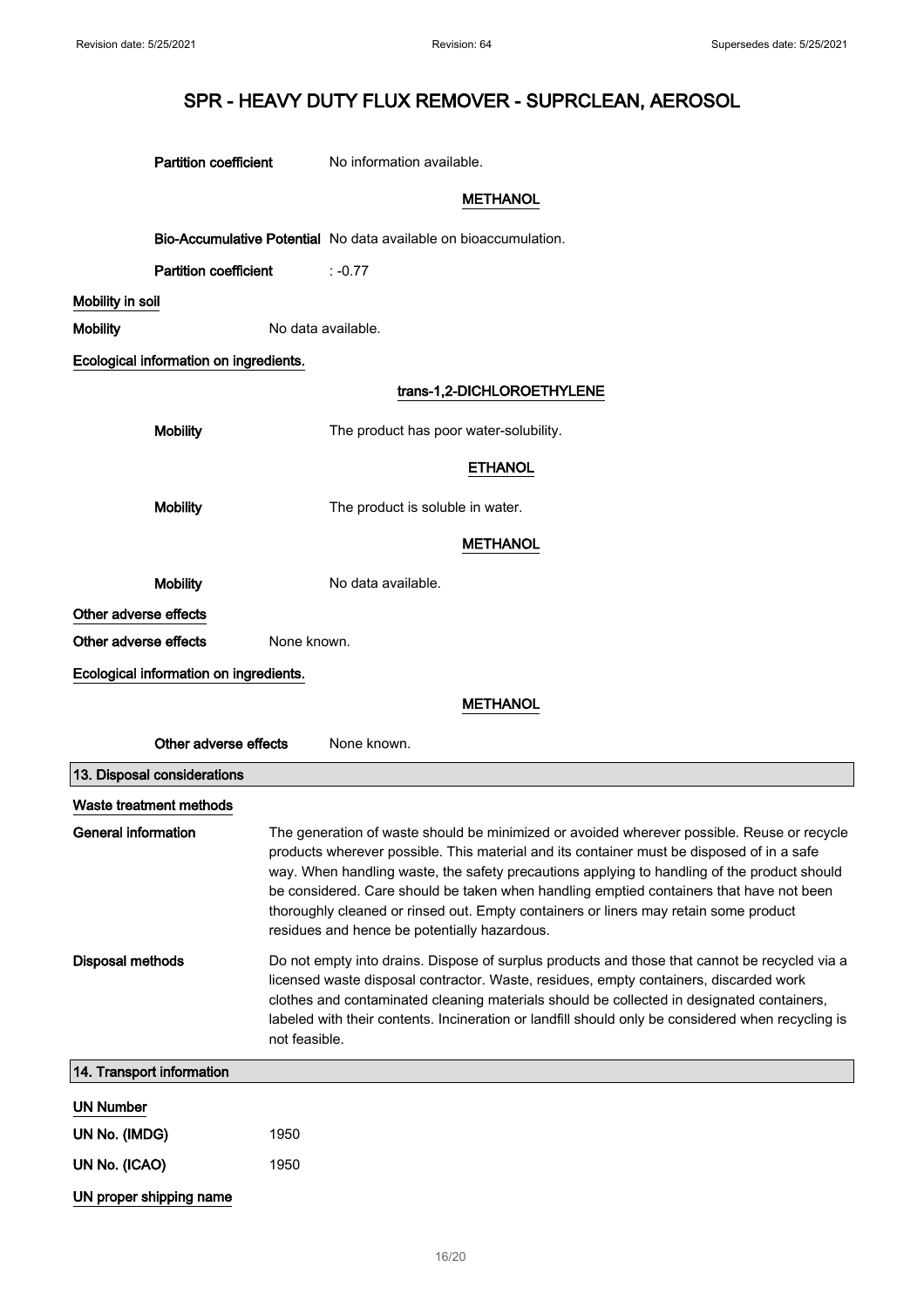| Proper shipping name (TDG)                        | <b>LIMITED QUANTITY</b>                                                           |
|---------------------------------------------------|-----------------------------------------------------------------------------------|
|                                                   | Proper shipping name (IMDG) UN1950 AEROSOLS, NON-FLAMMABLE, 2.2, LIMITED QUANTITY |
| Proper shipping name (ICAO)                       | UN1950 AEROSOLS, NON-FLAMMABLE, 2.2, LIMITED QUANTITY                             |
| Proper shipping name (DOT)                        | <b>LIMITED QUANTITY</b>                                                           |
| Transport hazard class(es)                        |                                                                                   |
| <b>IMDG Class</b>                                 | <b>2.2 LIMITED QUANTITY</b>                                                       |
| <b>ICAO class/division</b>                        | <b>2.2 LIMITED QUANTITY</b>                                                       |
| ICAO subsidiary risk                              | N/A                                                                               |
| Packing group                                     |                                                                                   |
| Packing group (International)                     | No information required.                                                          |
| <b>TDG Packing Group</b>                          | N/A                                                                               |
| <b>IMDG packing group</b>                         | N/A                                                                               |
| ICAO packing group                                | N/A                                                                               |
| DOT packing group                                 | N/A                                                                               |
| <b>Environmental hazards</b>                      |                                                                                   |
| <b>Environmentally Hazardous Substance</b><br>No. |                                                                                   |
| Special precautions for user                      |                                                                                   |

Not applicable. No information required.

**Transport in bulk according to** Not applicable. No information required. Annex II of MARPOL 73/78 and the IBC Code

#### 15. Regulatory information

### US Federal Regulations

SARA Section 302 Extremely Hazardous Substances Tier II Threshold Planning Quantities None of the ingredients are listed or exempt.

#### CERCLA/Superfund, Hazardous Substances/Reportable Quantities (EPA)

The following ingredients are listed or exempt:

trans-1,2-DICHLOROETHYLENE Final CERCLA RQ: 1000(454) pounds (Kilograms)

ISOBUTYL METHYL KETONE Final CERCLA RQ: 5000(2270) pounds (Kilograms)

ETHYL ACETATE Final CERCLA RQ: 5000(2270) pounds (Kilograms)

**METHANOL** Final CERCLA RQ: 5000(2270) pounds (Kilograms)

## SARA Extremely Hazardous Substances EPCRA Reportable Quantities

None of the ingredients are listed or exempt.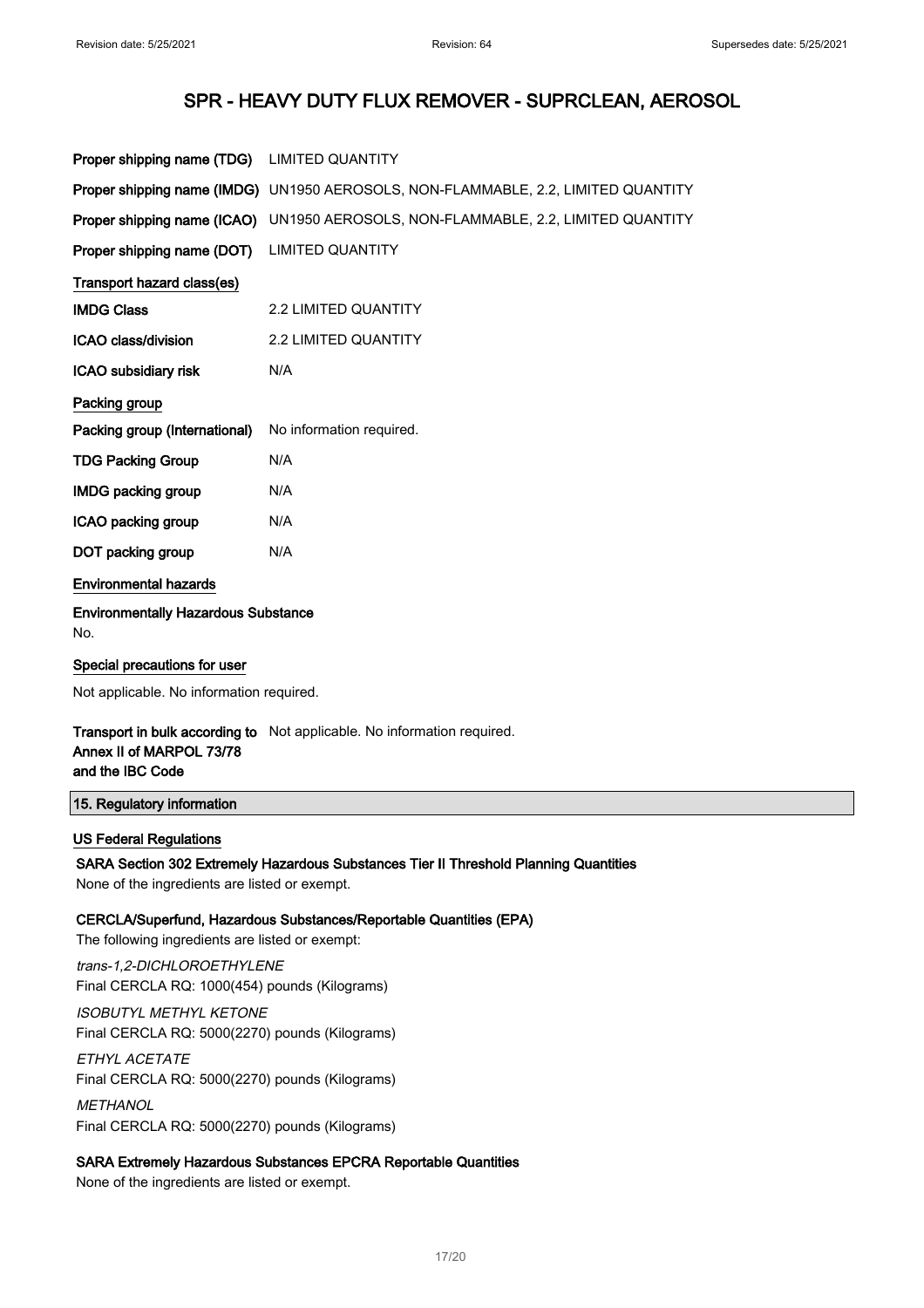#### SARA 313 Emission Reporting

The following ingredients are listed or exempt:

ISOBUTYL METHYL KETONE 1.0 %

**METHANOL** 1.0 %

#### CAA Accidental Release Prevention

None of the ingredients are listed or exempt.

### FDA - Essential Chemical

None of the ingredients are listed or exempt.

#### FDA - Precursor Chemical

None of the ingredients are listed or exempt.

#### SARA (311/312) Hazard Categories

None of the ingredients are listed or exempt.

#### OSHA Highly Hazardous Chemicals

None of the ingredients are listed or exempt.

#### US State Regulations

#### California Proposition 65 Carcinogens and Reproductive Toxins

The following ingredients are listed or exempt:

ISOBUTYL METHYL KETONE

Carcinogen and developmental toxin.

**METHANOL** 

Developmental toxin.

#### California Air Toxics "Hot Spots" (A-I)

The following ingredients are listed or exempt:

ISOBUTYL METHYL KETONE

**METHANOL** 

## California Air Toxics "Hot Spots" (A-II)

None of the ingredients are listed or exempt.

#### California Directors List of Hazardous Substances

The following ingredients are listed or exempt:

## trans-1,2-DICHLOROETHYLENE

ISOBUTYL METHYL KETONE

ETHYL ACETATE

**METHANOL** 

**FTHANOL** 

## Massachusetts "Right To Know" List

The following ingredients are listed or exempt:

trans-1,2-DICHLOROETHYLENE

ISOBUTYL METHYL KETONE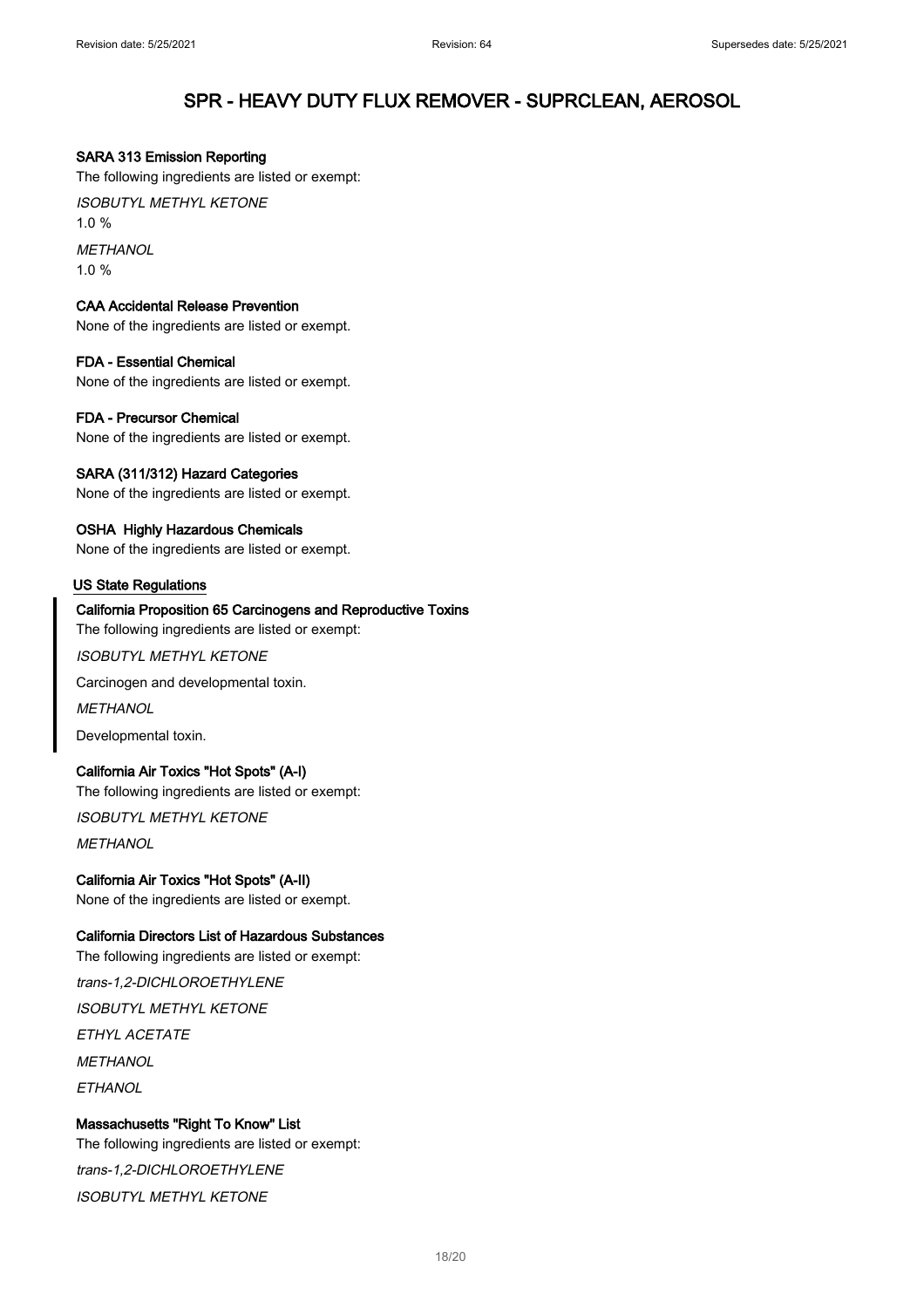ETHYL ACETATE **MFTHANOL ETHANOL** 

## Rhode Island "Right To Know" List

The following ingredients are listed or exempt: ISOBUTYL METHYL KETONE ETHYL ACETATE **METHANOL ETHANOL** 

## Minnesota "Right To Know" List

The following ingredients are listed or exempt:

ISOBUTYL METHYL KETONE

ETHYL ACETATE

**METHANOL** 

**ETHANOL** 

## New Jersey "Right To Know" List

The following ingredients are listed or exempt: ISOBUTYL METHYL KETONE ETHYL ACETATE **METHANOL ETHANOL** 

## Pennsylvania "Right To Know" List

The following ingredients are listed or exempt: trans-1,2-DICHLOROETHYLENE ISOBUTYL METHYL KETONE ETHYL ACETATE **METHANOL ETHANOL** 

## Inventories

Canada - DSL/NDSL DSL trans-1,2-DICHLOROETHYLENE 1,1,1,2,2,3,4,5,5,5-decafluoropentane **FTHANOL**